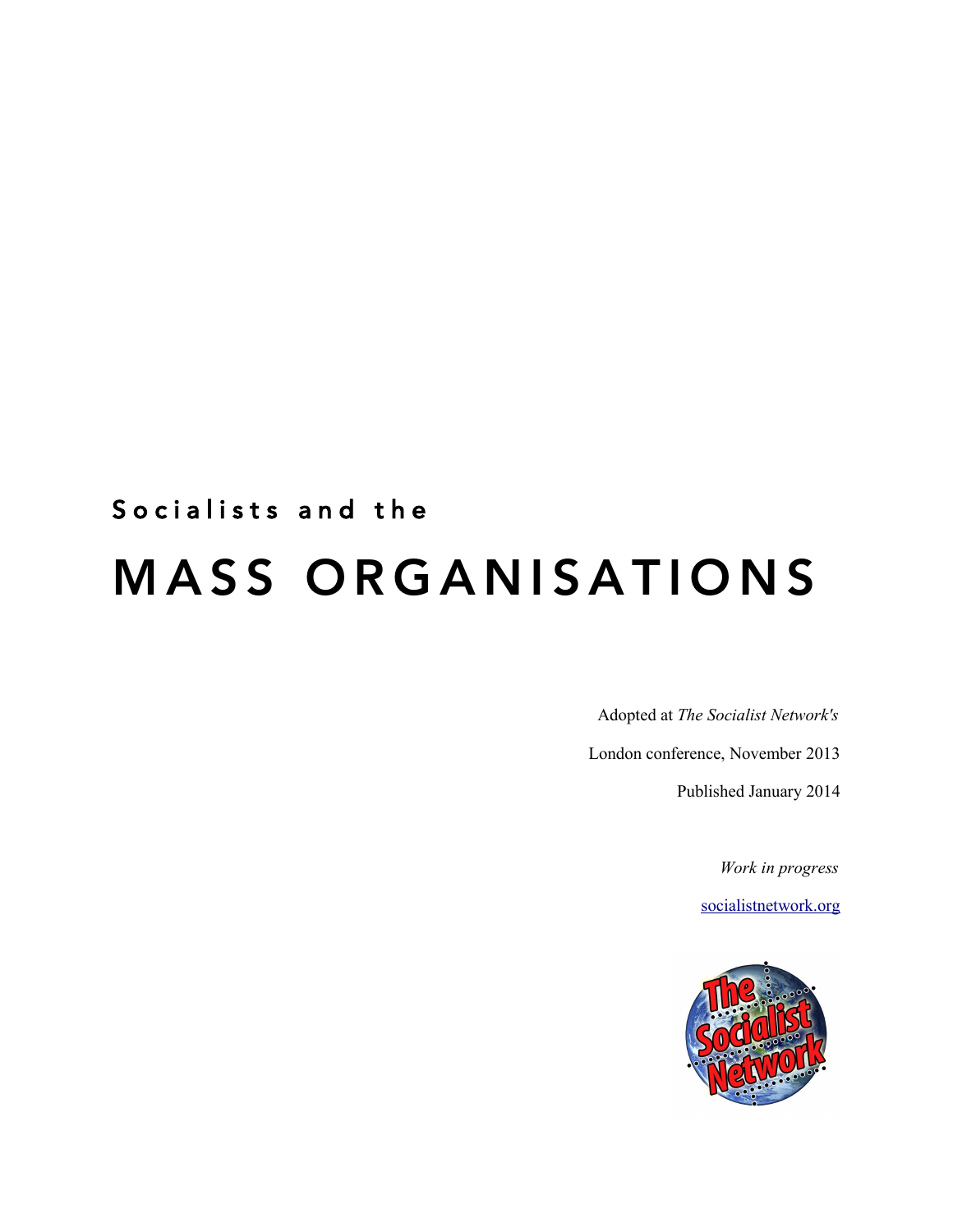# **Preface**

This text deals with the question of how socialists should relate to the mass organisations of working people, especially the social democratic parties and parties to the left of social democracy. It should be seen as a living document that will change over time to reflect new input from discussions around the world. If you would like to comment on this document or to write to us about anything else please send us an email to: coordinating committee @socialistnetwork.org or visit out Facebook page at [facebook.com/TheSocialistNetwork.](http://www.facebook.com/TheSocialistNetwork)

In this time of a general capitalist crisis with horrendous implications for the majority of humanity we see it as of utmost importance that the Left regains theoretical strength in order to be able to move forward. The last quarter of the 20th Century saw the collapse of both Stalinism and Reformism. Since then the Great Economic Recession of 2008 has caused a deep crisis in capitalism. One would expect that all these developments would have greatly boosted the socialist movement. Yet the opposite has happened – it has continued to weaken and divide.

In *The Socialist Network* we believe that the main reason for this is that they have not undertaken what should be a central task for socialists today: To uncover the potential of a new society that has already been built up within capitalism today, explain the barriers that are preventing it from being realised, and outline how that can be done. We are now working on this in a democratic, collaborative and open manner. And we are striving to express ourselves in terms that can appeal to the overwhelming majority of society. We invite you to join with us in this work.

## **About The Socialist Network**

*The Socialist Network* was founded in 2012 and consists of *Föreningen Socialisten* in Sweden, *Socialist Expression* in Cyprus and *Revolutionary Struggle* in Pakistan, as well as individual members in a range of other countries. We are organised as a network so that every individual member and group who participates retains their autonomy. Our purpose is not to be a substitute to the labour movement. On the contrary, we strive to unify, learn from, and contribute to it. An individual or a group can either join a group that is a part of *The Socialist Network* or join the Network directly.

Don't hesitate to visit us at [www.socialistnetwork.org.](http://www.socialistnetwork.org/)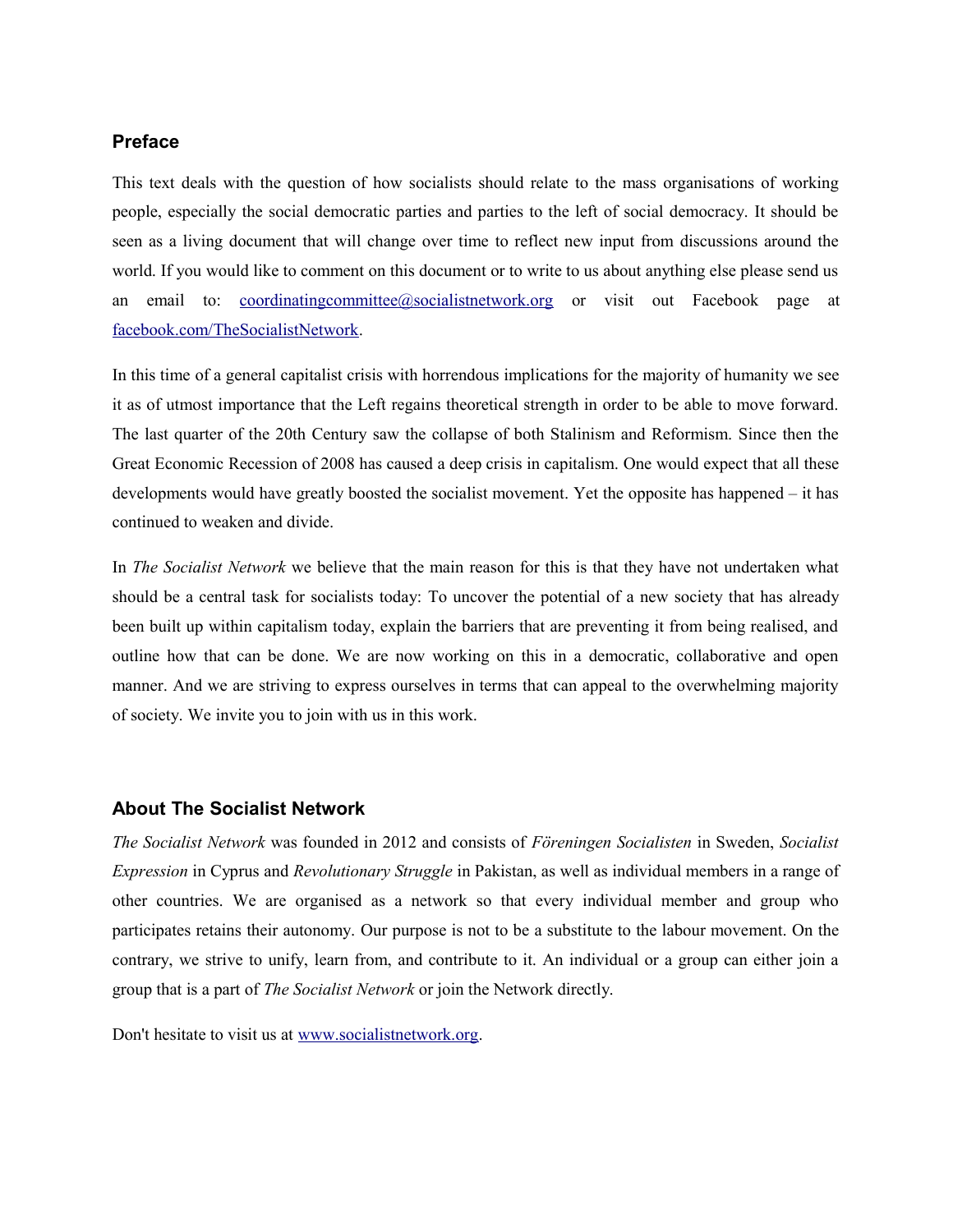## **Introduction**

Since the dawn of capitalism, working people have always needed mass organisations to defend and advance their interests. By mass organisations we mean movements and bodies that seek to improve the lives of the vast majority and are open to a wide range of people to join and support. In most countries it was a long and difficult struggle to establish the basic democratic rights of assembly, speech, media and so on in order to allow these mass organisations to develop and operate. And there are still many countries languishing under dictatorships where such organisations are still suppressed.

## **Traditional Organisations**

The traditional organisations of the working class, the trade unions and the mass social democratic parties, were originally founded on the basis of replacing capitalism with a socialist society, on international solidarity and so on. However, after many decades of political and organisational decline the traditional organisations of the working class in most countries have forgotten their historical mission and as a result have lost their direction. These organisations, especially the social democratic and labour parties, are now led by people who have embraced the myth that there is no alternative to capitalism, that there is no possibility of creating a different form of society based on common ownership and real democracy. Thus they see no other way than to make the current capitalist system work better despite its inherent greed, exploitation, inequality, chaotic economic life, unemployment, war and environmental degradation. That is why such leaders have gone along with the reactionary policies of neo-liberalism and are willing to see the living standards of working people and their gains in welfare drastically cut back. All in the vain hope of restoring capitalism to its more healthy days. This general toleration of capitalism, warts and all, is not just represented in the leadership of the movement but is also reflected among large layers of the population. Other alternatives to capitalism that once existed are now widely seen as failures. For example, the collapse of the Soviet Bloc has convinced many people that there is no viable alternative to capitalism. Similarly, the reformist alternative of gradual nationalisation and social welfare offered by social democracy in the West has lost credibility and been rolled back not just by right-wing capitalist parties but by the social democrats themselves.

Meanwhile, the insistent propaganda of the capitalist media has reinforced illusions in the existing system. Even when such illusions are deeply shaken such as we saw in the Great Recession of 2008-9 and the continuing international economic crisis, the absence of a credible alternative from the socialist movement has left the vast majority confused and even willing to accept cuts in their living standards and welfare services in the desperate hope of a return to better times.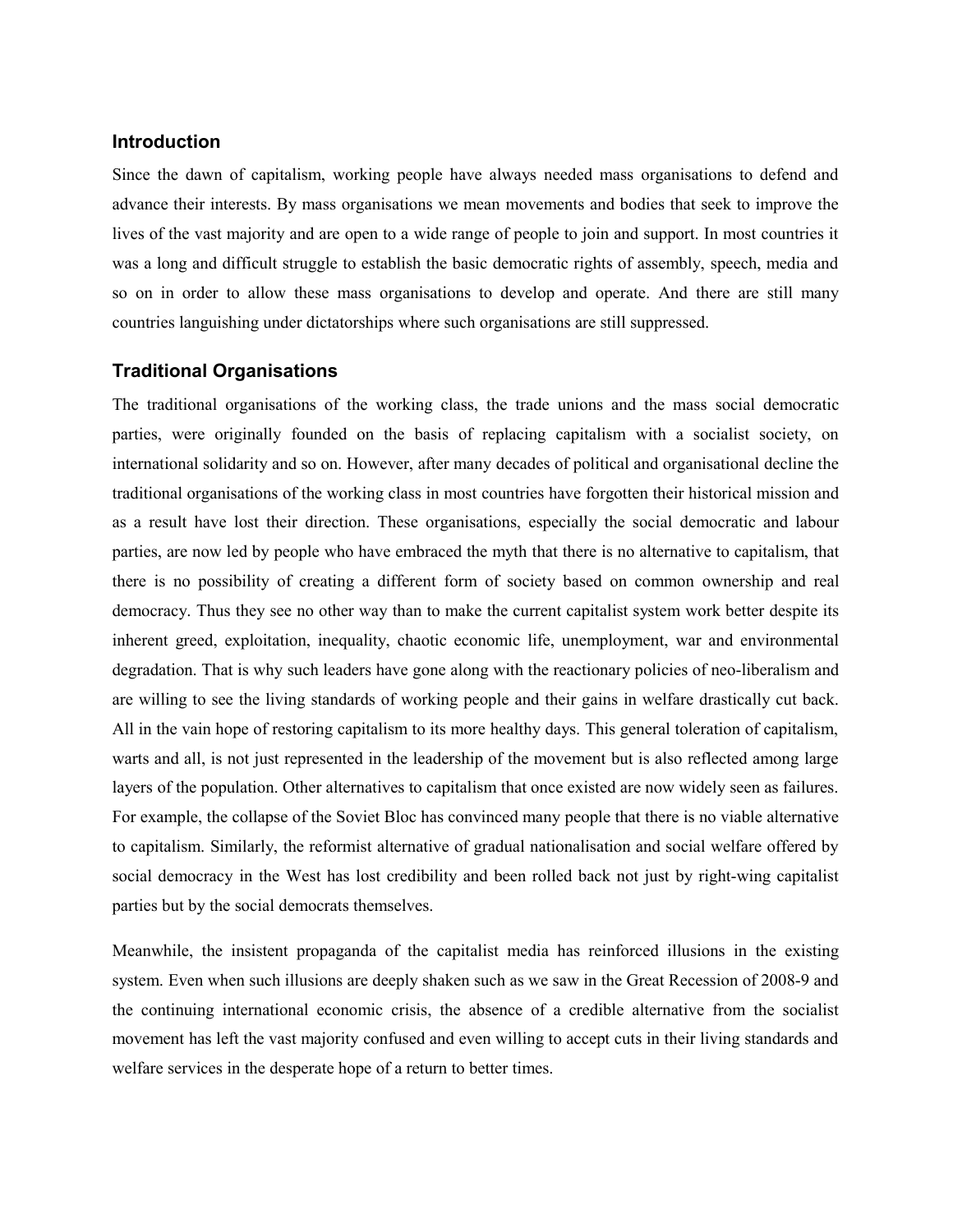Having abandoned any idea of replacing capitalism, the social democratic party leaderships compete with the liberal and conservative parties for who can run the capitalist system more efficiently with more or less humanity at the margins. For many of the social democratic leaders politics has become more of a rewarding career than an opportunity to improve people's lives. The desire for the receipt of the fruits of government office has too often led these leaders to willingly participate in the cutting back of the living standards and welfare services of the majority of the population. The founders of social democracy would be turning in their graves to see this flagrant abandonment of the original principles of the movement.

Now that capitalism has moved into an era of economic crisis and global competition is driving us in a relentless race to the bottom, social democratic governments have shown themselves willing to preside over a drastic decline in living standards for the majority while the rich grow richer by the day. This has been accompanied by social democratic leaders increasingly accepting the need to privatise the public sector and to 'restructure' the employment market so that workers rights are abandoned and cheap flexible labour becomes the norm. All in the name of supposedly increasing efficiency and national competitive advantage. Thus, ideology and principle has been largely removed from mainstream politics which more and more resemble a game of musical chairs, with politicians competing with each other for who can win elections on the most effective mix of promises and popular slogans pre-tested in focus groups. Increasing the public's cynicism about social democracy is the image of so many social democratic ministers socialising with the wealthy and wooing the barons of big business. Not that such a degeneration has gone by without resistance from many ordinary members of the social democratic movement. But hand in hand with the embracing of capitalism has gone a suppression of what party democracy used to exist. In its place we see an increasing centralization of power in the hands of the social democratic leaders and away from the Party's ranks. This is reinforced by the leadership's monopoly of internal Party communication and their use of the capitalist media to undermine and marginalise those who argue for a socialist alternative.

# **Left Reformist Parties**

The embracing of capitalist ideology by the social democratic parties has created a large political space on the left of the political spectrum. Hundreds of millions feel their lives inexorably deteriorating in an increasingly brutal capitalist world and are left wondering who to turn to, and who to support. In some countries, sizeable parties to the left of Social Democracy have emerged, usually with some past connection to the mass communist movement. Such left reformist parties include *Die Linke* in Germany, the *Vänsterpartiet* in Sweden, the *Izquierda Unida* in Spain, the *Socialistische Partij* in Holland and so on. Such parties have been able to achieve a significant presence in their parliaments. In some cases, like the Workers Party of Brazil and the ANC in South Africa, they have been able to win elections and form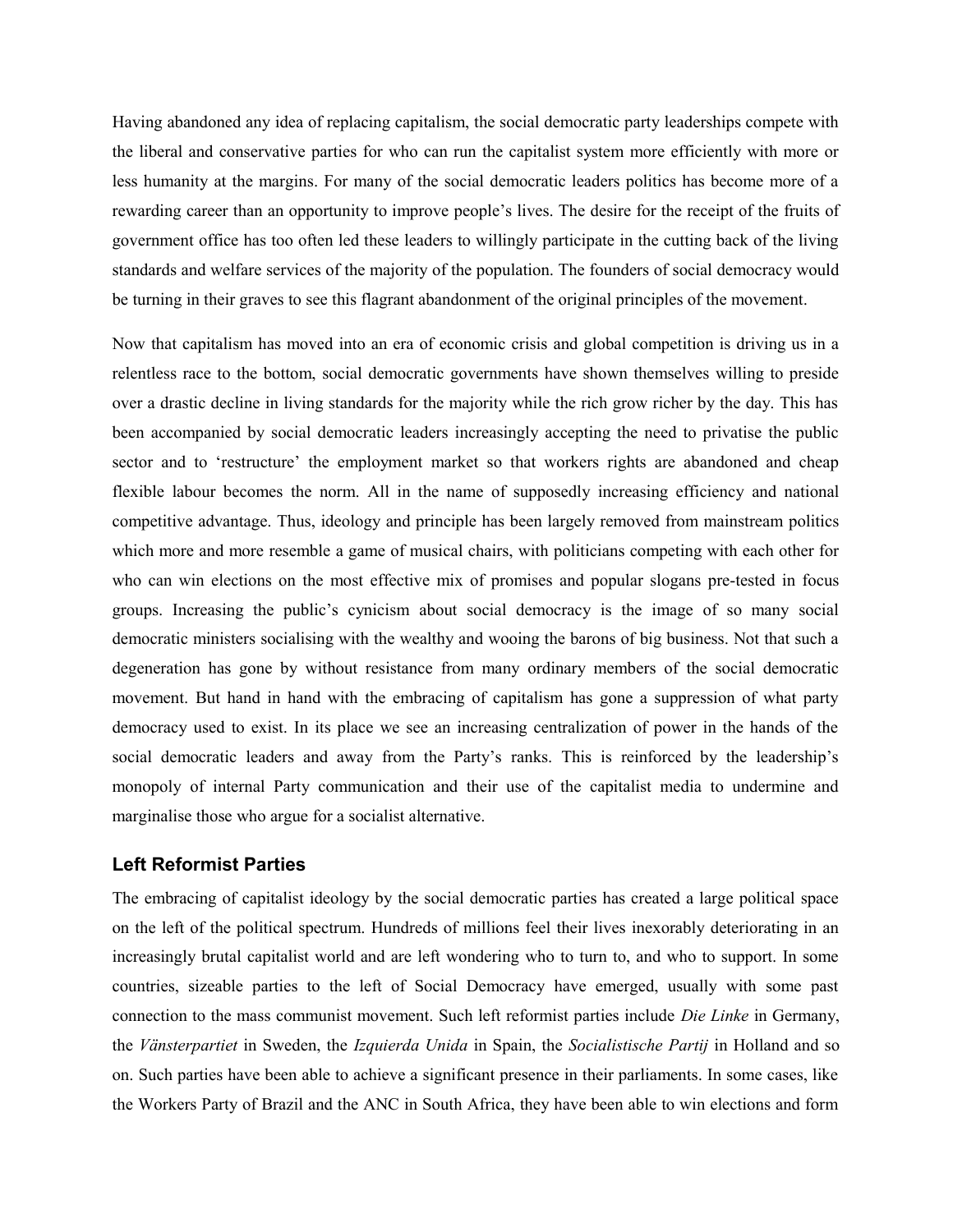governments, promising radical change in favour of working people. However, where such left reformist parties have won elections we see the same tendency to bow to the pressures of the existing system and embrace capitalism as the only show in town, implementing pro-capitalist policies with all their unequal and insecure consequences. In Brazil and South Africa massive street protests and strikes have recently broken out against this tendency.

Even in those Left Parties who have not entered government we see an incredible level of timidity, a reluctance to advance a programme for the transformation of society. Instead, these parties have generally limited their activity to defensive campaigns and in their programmes to calls for the implementation of a list of modest demands, which worthy as they undoubtedly are, offer no obvious answer to the deep crisis we are facing. Moreover, these Left Parties face serious problems of internal party democracy; plus the dilemma of how to relate to their larger social democratic rivals.

# **The Revolutionary Left**

One possible alternative to the mass parties of social democracy and the left reformist parties are the many revolutionary socialist organisations, members of which are usually found on demonstrations or in city centres organising petitions and selling socialist papers. However, such organisations are usually small in numbers and limited in influence. They tend to be fundamentalist and dogmatic in their thinking, looking backward to their marxist forebears and squabbling over their writings like religious texts. As a result the language that many of these groups use and the shrill way in which they address the public usually alienates the majority of people.

Another major limitation of many of the revolutionary socialist organisations is the sectarian way that they relate to the broader mass movement, denouncing their leaders and seeking to feed off and dominate the movements they are involved with. Each group tends to see itself as the vanguard of the working class, the kernel of the mass revolutionary party which will lead the people in the overthrow of capitalism. From that perspective all other socialist groups or currents in the movement are seen as obstructions and rivals to be overcome. Internally, such groups tend to be highly centralised and bureaucratic, unwilling to tolerate dissent and splintering over and over again. No wonder that the revolutionary left is so marginalised.

### **Single Issue Campaigns & Protest Movements**

The inevitable result of all this is that there now exists a massive political vacuum. The majority of people in the world are becoming increasingly dissatisfied with capitalism but can't see any alternative to it nor any political movement capable of solving their problems. While we see millions willing to come out on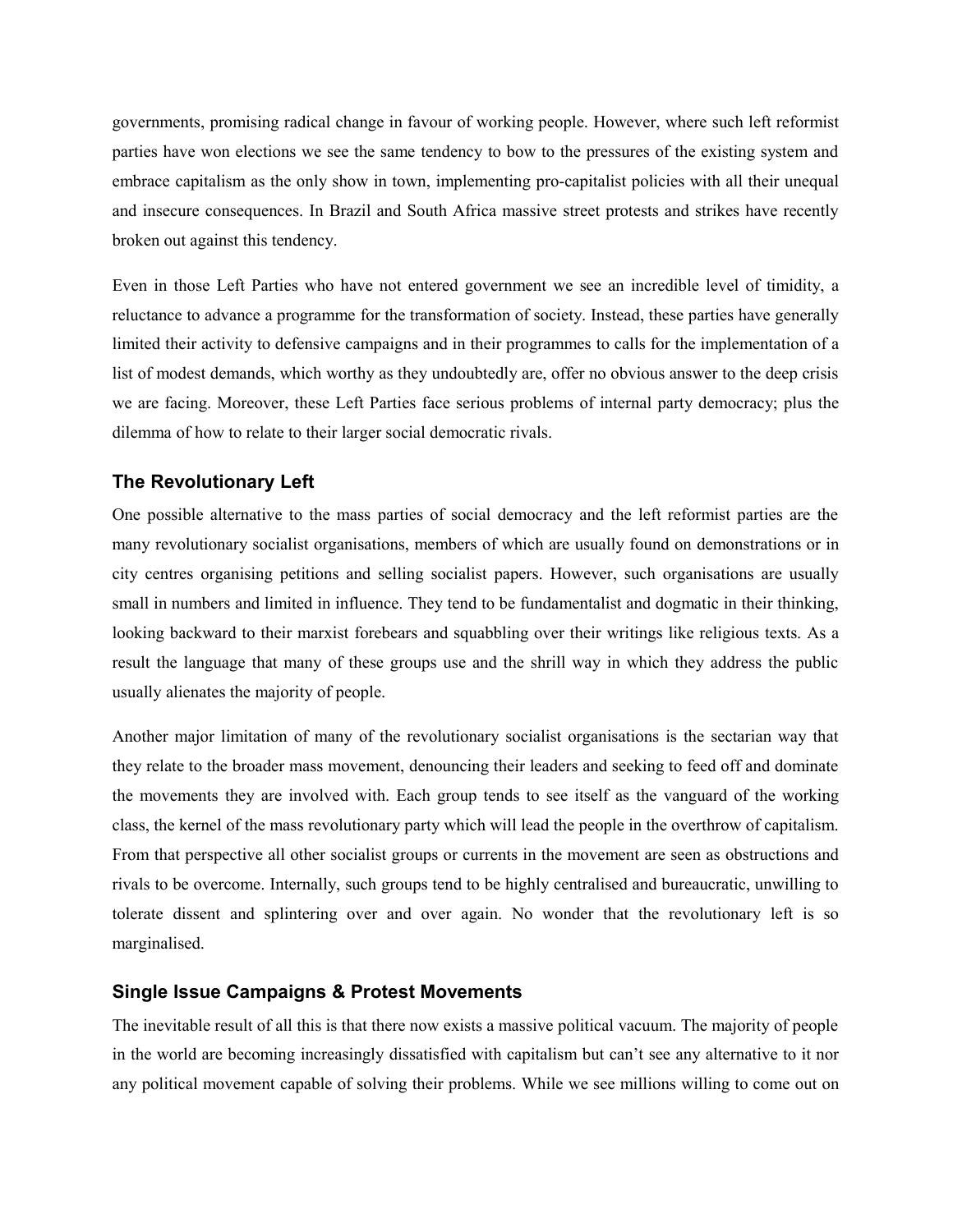street protests and general strikes to give expression to their discontent, such a desire for change is not translated into the growth of traditional left-wing parties. Instead, into this huge political vacuum has come a multiplicity of single issue campaigns along with a non-party protest movement. Thus we see organisations like Greenpeace and Amnesty International on one side, and sit-down protests such as the Occupy movement on the other. Indeed, many people, the youth in particular, have adopted an openly 'anti-party' attitude. So disillusioned are they in the existing political institutions and the corrupt and remote hierarchies that they see in them, they are wary of joining any permanent political organisations, preferring to participate in spontaneous campaigns without any party label. With this anti-organisational mood today many people who want to be active and to change society say that they don't need an organisation. Instead they think that we can just have a social movement. We can just participate in this and that activity, have this or that meeting, in the street or in the square. The development of social media like Facebook and Twitter have encouraged and facilitated this trend, giving people an individual voice and allowing them to join non-party political networks of all kinds. And to shift allegiances between them as they wish.

This anarchistic-style reaction to the the corruption and unprincipled nature of the mainstream parties is also reflected in an aversion to electoral politics and even the idea of agreeing on a programme for change. On the other side, there is a rejection of the sectarian behaviour of the revolutionary left-wing groups and their attempts to come in and dominate popular campaigns. For these reasons, both the social democrats and the organised revolutionary left were not welcome in the Occupy movement. This was taken to the extreme in the Occupy movement where the rigid application of 'rule through consensus' (where *everyone* has to agree for a decision to be taken) sadly prevented the movement from coming out with a meaningful programme. A programme that could convert the massive popularity of the Occupy movement into effective action in the mainstream of society, including the battle in the media and the electoral process.

The single-issue campaigns and protest movements along with the social media networks have a very important role to play in mobilising fresh layers and raising awareness about issues. But protest and campaigning can only take the struggle so far. The healthy rejection of opportunism and careerism on the one hand, and sectarianism on the other, should not lead on to the rejection of organisation and policy altogether. If it does then nothing will come out of all the protests in the world. In fact, it will achieve entirely the opposite - protests seemingly without end and the disruption and chaos they can bring will eventually result in increasingly popular support for an authoritarian solution to bring back order and stability. This was a key element in the propaganda made by Mussolini and Hitler in their rise to power.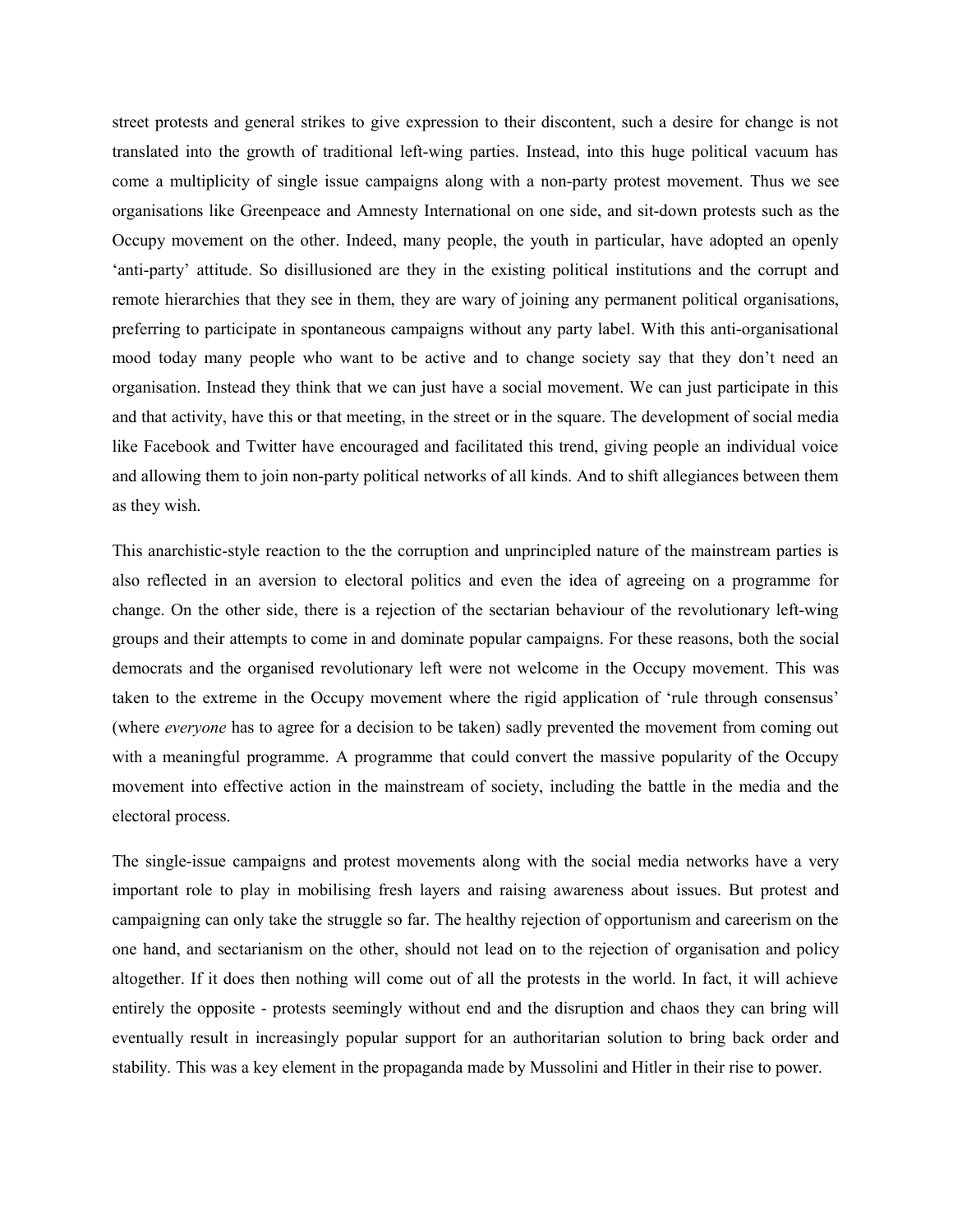In other words, we can't just keep on campaigning *against* things. We have to also campaign *for* things. That is why we need to develop a programme for transforming society, and to create the right form of organisations to achieve it.

### **The Mass Political Movement That is Needed Today**

A political movement obviously should not exist for its own sake. It has to have a purpose. So what should be the purpose of a mass political movement that is on *our* side. First of all it should set out to defend and protect the exploited and oppressed. Under capitalism this means the overwhelming majority of people whether we talk of workers and poor farmers, women and youth, small business people and the middle layers of society, ethnic and sexual minorities, and so on. The victims of the short-sighted greed of capitalism also includes the planet itself along with the rest of animal life. All are being ripped off by the super-rich, the less than 1% of society that dominates the economy, politics, the media and so on. They grow wealthier by the day while we are subject to cutbacks, loss of living standards and environmental degradation. Against this global onslaught we see numerous strikes, demonstrations and struggles of all kinds. We need a mass political movement that supports these struggles, unites them and champions their cause.

But defensive struggles in a system in terminal decline can only take us so far. They are of limited use without a plan for replacing the existing system with something radically better. For this we need a mass political movement that is committed to the democratic socialist transformation of society, a society which is democratic from top to bottom and where the majority own and control the direction of the economy, the media, public services and so on. However, having a broad goal is not enough. In the old days of social democracy it too paid lip service to the replacement of capitalism with a socialist society. But this remained a vague aim which seemed to disappear more and more into the distance. If a mass political movement is serious about abolishing capitalism in order to solve the main problems of humanity, then it has to develop a meaningful and realistic set of proposals that the majority of people can understand and support. Such a programme cannot be developed by a few intellectuals but must come out of the widest discussion and consultation with working people across the world. For each nation's problems are interlinked with those of the planet as a whole, and an effective mass political movement can't see itself as purely a national movement but must be consciously international from the start. Last but not least, developing a real programme for the transformation of society has to then be followed by serious and consistent action to achieve it.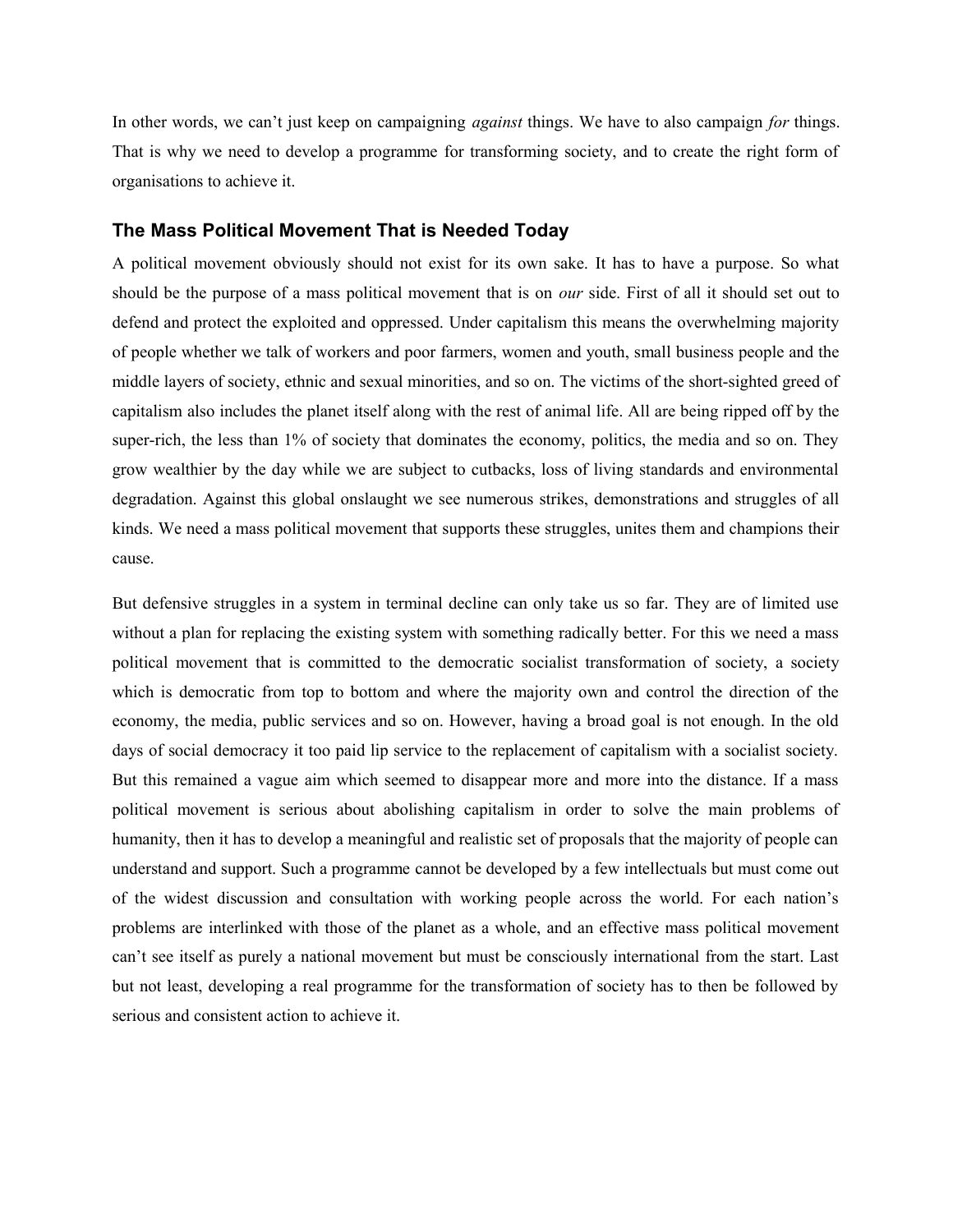### **The Need For Democracy Inside Our Movement**

Just as we need the maximum of democracy inside society, we need the fullest democracy inside our own movement. The two are not just connected but must go hand in hand. From the early days of capitalism a basic form of democracy was developed within the traditional organisations of the labour movement with regular meetings at local and national level, reports and elections, delegate conferences and so on. But this has clearly proved itself to be inadequate to the task of defending working people and transforming society. Democracy above all is about providing the opportunity for people to discuss through the choices available to them and on that basis make decisions. In this regard our movement has failed to provide a healthy forum in which working people could discuss how to move forward together. A genuine forum through which we could choose the ideas and leadership we need to change society.

*For Transparency and the Right to Publicly Disagree:* To this end, one of most basic requirements we need in our movement is real transparency at all levels. How can working people choose the best policies and leaders if they are not provided with the information they need to make those choices? This means bringing to an end any rule that seeks to prevent disclosure and debate. Such undemocratic rules exist in all wings of the movement. In the leadership of many social democratic parties and trade unions we find practices that forbid minorities from talking about the differences that exist at the top. In some sections of the movement this is called maintaining 'collective responsibility'. In this way disputes within the leadership are kept hidden from the membership rather than being openly expressed. How then are workers supposed to participate and reach a decision if there is not a public discussion of differences in the movement? Such rules drastically inhibit the right of the rank and file members to know what is going on in their organisations and to make the choices that would naturally flow from that information. This rule is sometimes applied at lower levels of the organisation where speaking out can lead to members being disciplined for 'bringing the organisation into disrepute'.

On the socialist left this rule forbidding minorities to speak is often extended to include the whole membership of the organisation under the title of 'democratic centralism'. Under this rule any member who expresses a point of view that is contrary to the policy of the organisation can be disciplined and expelled. In this way working people as a whole are denied the right to know, comment on and thereby participate in the debates of the Left. The end result is that any group of members who significantly disagrees with the majority line is thrown out. Thus we see socialist left groups splitting again and again, a feature of the revolutionary left which makes it a laughing stock in the broad population. Meanwhile, the continuous development of online communication is more and more undermining these ludicrous rules of secrecy and making them redundant and unenforceable.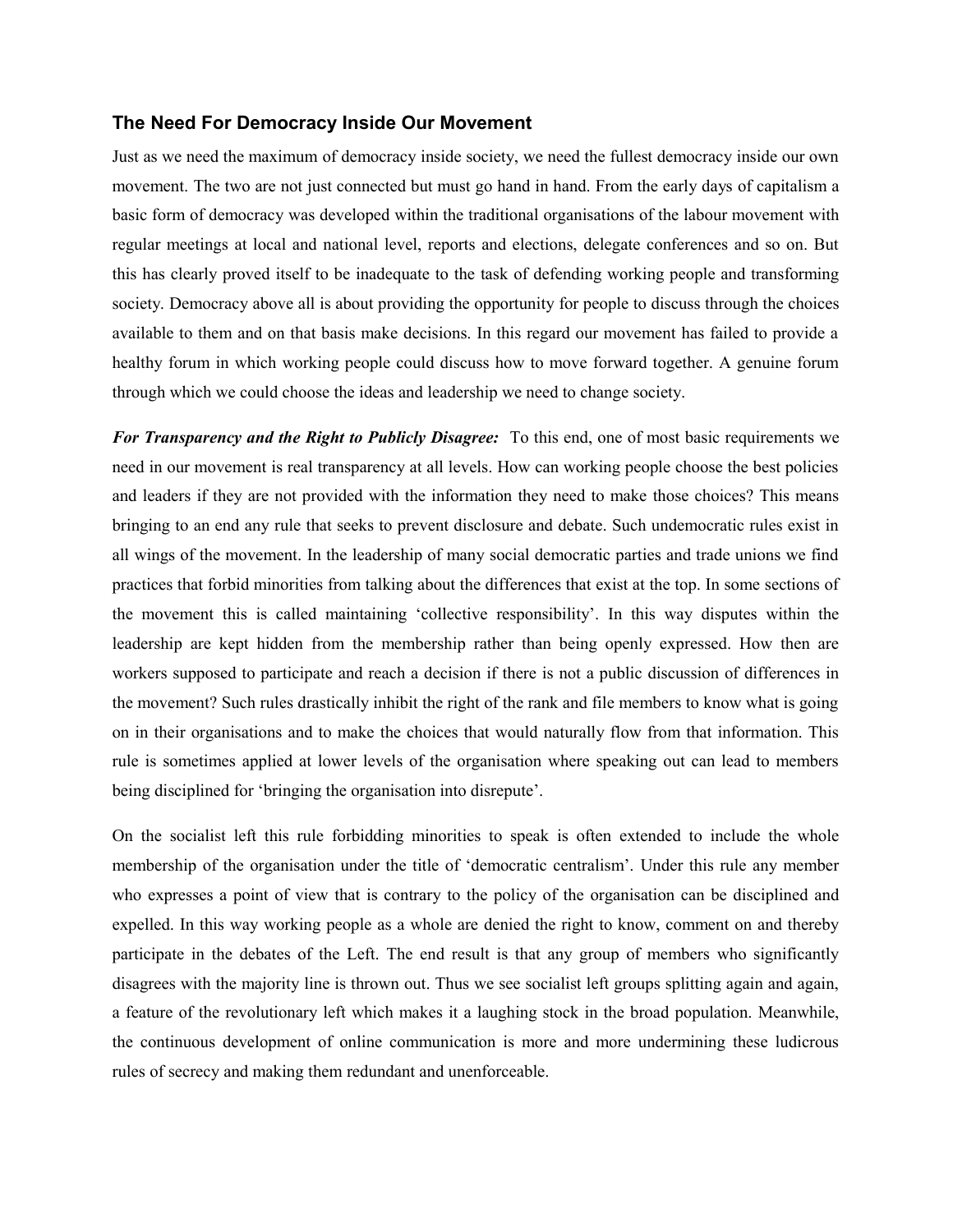*For The Right of Platform:* Another basic requirement of democracy is the right of people to organise for their point of view. Without such a right working people are denied the chance to hear alternatives and to make a meaningful choice over policy and leadership. Yet there exists in many sections of the movement rules against the right of groups of members to set up and campaign for different platforms of ideas. The right-wing of the labour movement often assume that only they are representative of working people and have a god-given right to the leadership of the movement. In this they are greatly assisted by the capitalist media. However, there is the unfortunate fact that they have to win elections in order to maintain their positions, elections in which they can always be defeated by candidates more representative of the interests of the membership. Past experience has shown that the commitment of the right-wing to democracy is only skin deep. All too often they will try to prevent defeat with organisational measures against their opponents. In particular, they fear open debate on an equal footing.

In contrast, we need a mass movement that encourages the maximum of debate and choice. We have nothing to fear from the open and free flow of ideas and information, and everything to gain. In this way, the members will have the best chance to decide on the policies, strategies and leadership they need and society will better understand why they have made such decisions. We believe that this principle is needed in all mass organisations so that different trends of opinion have the right to form platforms and openly argue and mobilise for them. Naturally, accompanying such a right is the responsibility of such platforms to abide by democratic rules of conduct and debate in order to ensure a positive and united outcome.

*For The Right to Elect and Recall Representatives and Officials:* In too many cases the leaders of our movement and our public representatives act in ways that do not serve our interests and ignore our democratic processes. Such officials and public representatives are encouraged by capitalist society to look down on the rank and file members as ignorant or irrelevant, and to see themselves as a law unto themselves.

To counter this we need to ensure that the rules of our movement ensure that all full-time staff are periodically elected by and answerable to the members they serve. Similarly, we need our public representatives to be democratically selected by the membership, not parachuted into an area or onto an election list by the movement's leadership. And when an official or representative acts against the interest of working people or disgraces the movement we need to have the right to recall and replace them. Above all, we need to ensure that all those who are active in the mass movement and in direct contact with working people are directing our organisations, not the full-time staff or a privileged layer of public representatives.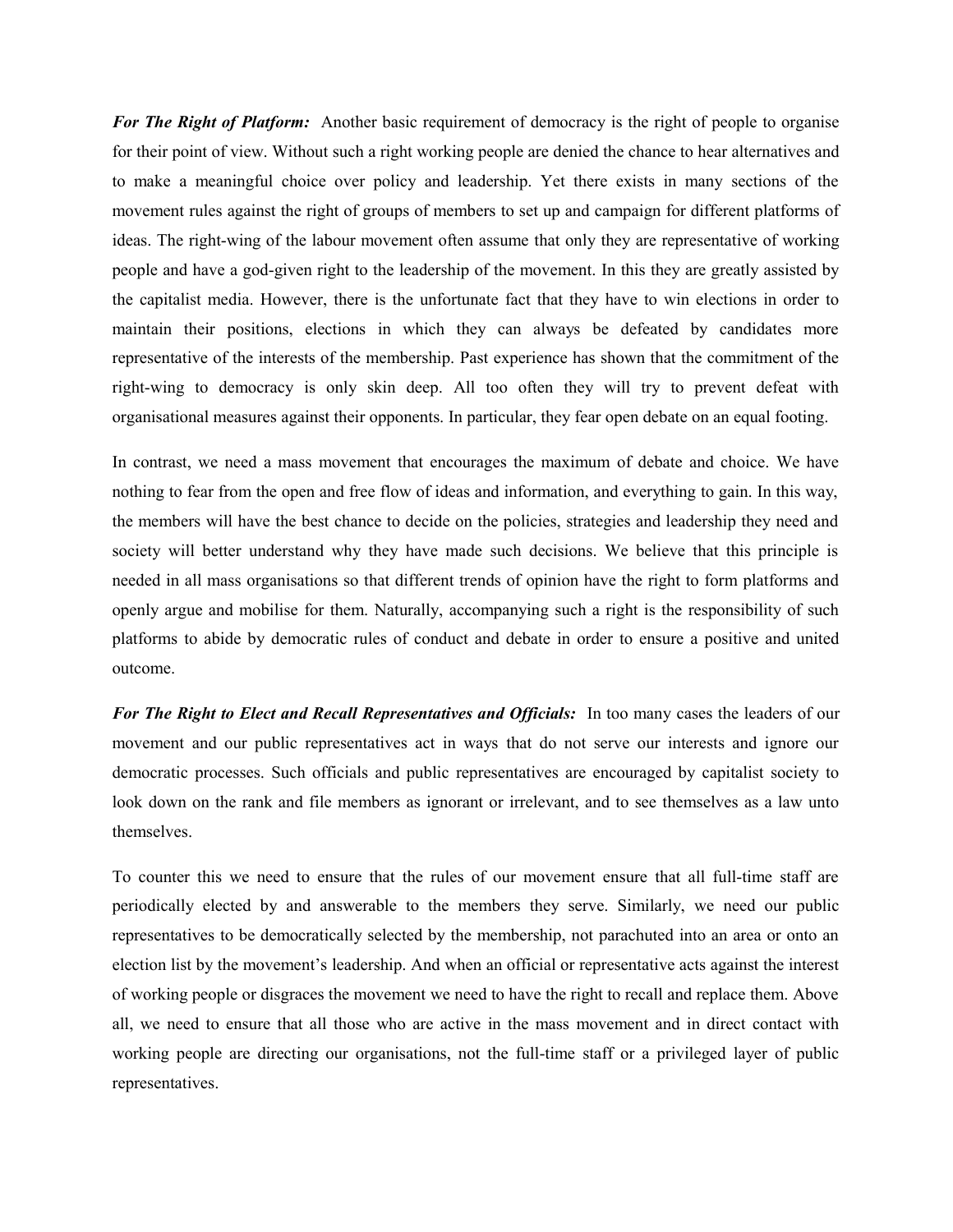*For an End to Patronage:* In the standard parliamentary democracy, the leaders of parties are allowed to appoint a whole layer of officials. This is made ten times worse if they succeed in becoming prime ministers or presidents with the power to appoint cabinet ministers and thousand of public officials. This power of patronage is a major force undermining democracy inside and outside parliament. It inevitably tends to create cabinet ministers who bow and scrape to the leader who appoints them. Further down it encourages members of parliament to follow the leader's line in the hope of future promotion to a ministry position. Thus we end up with what is sometimes called 'a payroll vote' in parliaments or elected chambers. Members of parliament regularly complain that they have no real power and that all the decisions are taken by the leader and the cabinet. Yet it is the members of parliament who yield their powers to the leader and thereby create an elective dictatorship. Our movement must be committed to bringing this undemocratic system of patronage to an end and replacing it with democratic election of all important positions by all those who are affected by them.

*For Representatives of Working People on a Representative Salary:* Social democratic politics has now become a comfortable career for people from a relatively privileged background. All too often they come straight from the right university or through family connections into politician's offices and then into leading political careers. Thus, a future in social democratic politics is no longer seen as a way to take action to solve humanity's ills but more as a comfortable career path towards power and reward. These young party apparatchiks having no real life experience and certainly no background of struggle among and for working people, are fast-tracked into parliament and then into a ministerial portfolio.

As a result working people are being less and less represented in parliaments and congresses. This is made especially worse by the payment of increasingly exorbitant salaries and expenses to publicly elected officials, a trend that is helping to attract self-servers rather than those dedicated to serving the public. As if this wasn't bad enough, we see an ever increasing tendency for our public representatives to accept payments from big business either in the form of consultancies, lobbying favours, job offers and outright bribery. This gets worse the higher an official goes and the more power they hold to influence the outcome of commercial decisions in favour of this or that company. Safeguards against corruption do exist but these are increasingly circumnavigated by means of offers of lucrative employment after leaving office so that companies can gain access to their inside information, experience and contacts. Thus we increasingly see social democratic ministers taking a circular route from ministerial office into big business when in opposition and then back again into ministerial office when their party is returned to power. Such obvious conflicts of interest represent a complete undermining of democracy and the trust of the public. In our movement we have to make a break from this cosseted world of political life separate from and divorced from the lives of working people. We want a full range of working people in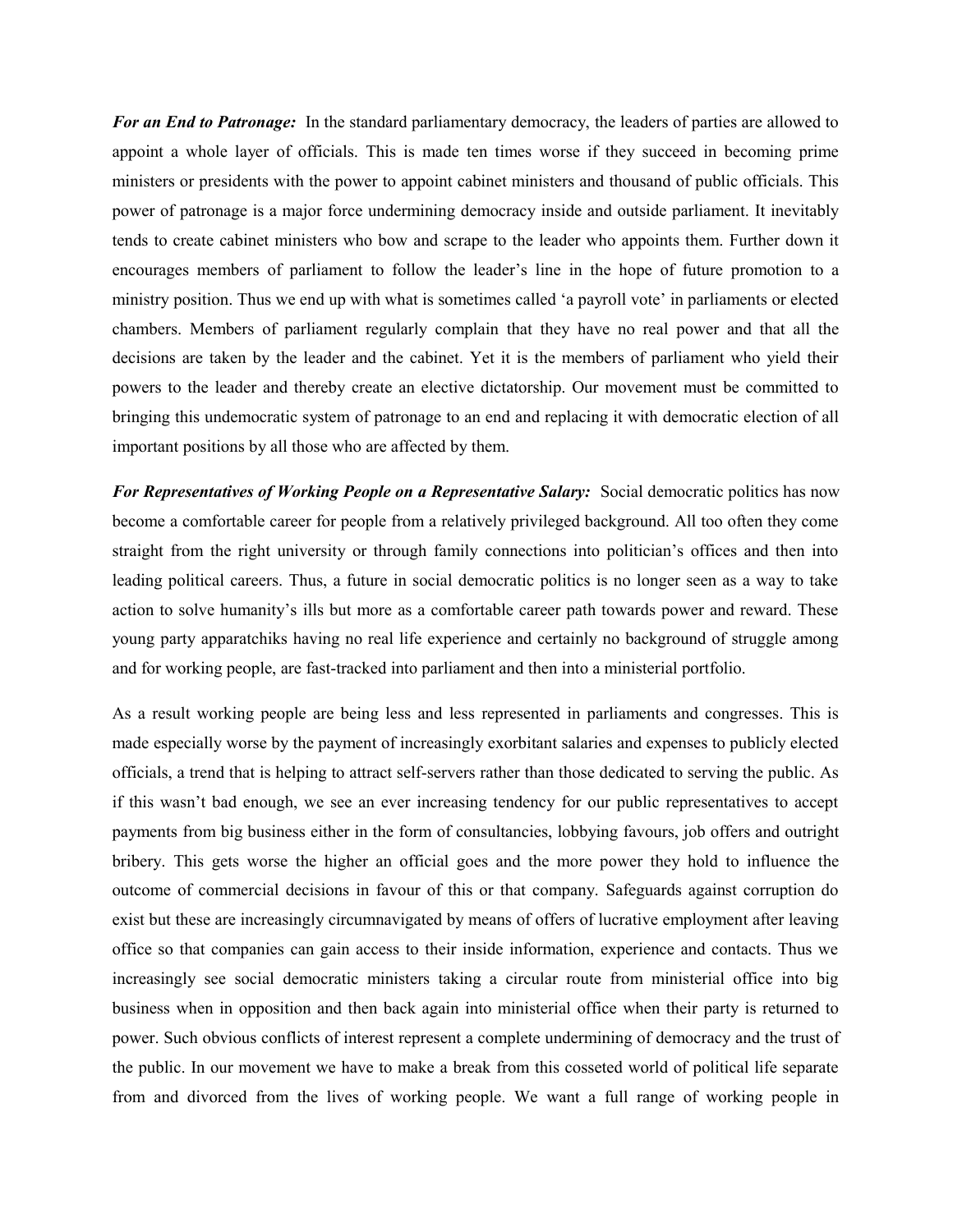parliament on reasonable salaries not political opportunists who make a lucrative career out of public service. To this end we must create representative selection procedures for choosing our public candidates, procedures that favour the choice of working people from all walks of life. We need a movement that insists that our elected representatives only take reasonable salaries close to the incomes of the ordinary people that elect them. A movement that demands that our elected representatives refuse as a matter of principle all business consultancies and lobbying arrangements, or subsequent offers of employment.

*For a Code of Conduct that Upholds Members Rights:* Last but not least, we need a movement that upholds the rights of its members and protects them from abuse. We have seen too many cases of sexual exploitation and denial of justice in the social democratic and socialist movements. While no movement can be perfect it is clear that we have to do far far better in our efforts to educate members and leaders to treat each other with respect and to provide the proper procedures for members to complain when they have been abused. To this end we need a clear Code of Conduct that upholds members' rights and encourages all to behave in a positive and constructive manner. This also applies to the way that we debate with each other. Denunciation and vicious mudslinging only serves to obstruct political debate and embitter relations between members. We need to create a climate of tolerance and respect in which debate can flourish and differences encouraged rather than stifled.

## **The Need for Unity**

Working people clearly appreciate that unity is strength, especially in the face of capitalist wealth and power. That in division lies defeat. This was the guiding principle behind the building of the trade unions and social democracy and pervades all aspects of people's struggles and organisation. Some socialists reject this desire for unity as "naive" and insist on splitting again and again over one 'principle' or another. This has done great damage to the socialist movement and encouraged a purist approach to political organisation. In contrast, working people correctly see that one united movement has a far greater chance of succeeding than one divided up into a series of competing groups. We completely agree with this and are wholly committed to campaigning for united action between all mass organisations of working people irrespective of what leadership or programme currently exists in these organisations. This includes campaigning in both social democratic and broad left parties (mass parties to the left of social democracy) for a common programme for the democratic socialist transformation of society; a united front in elections and so on.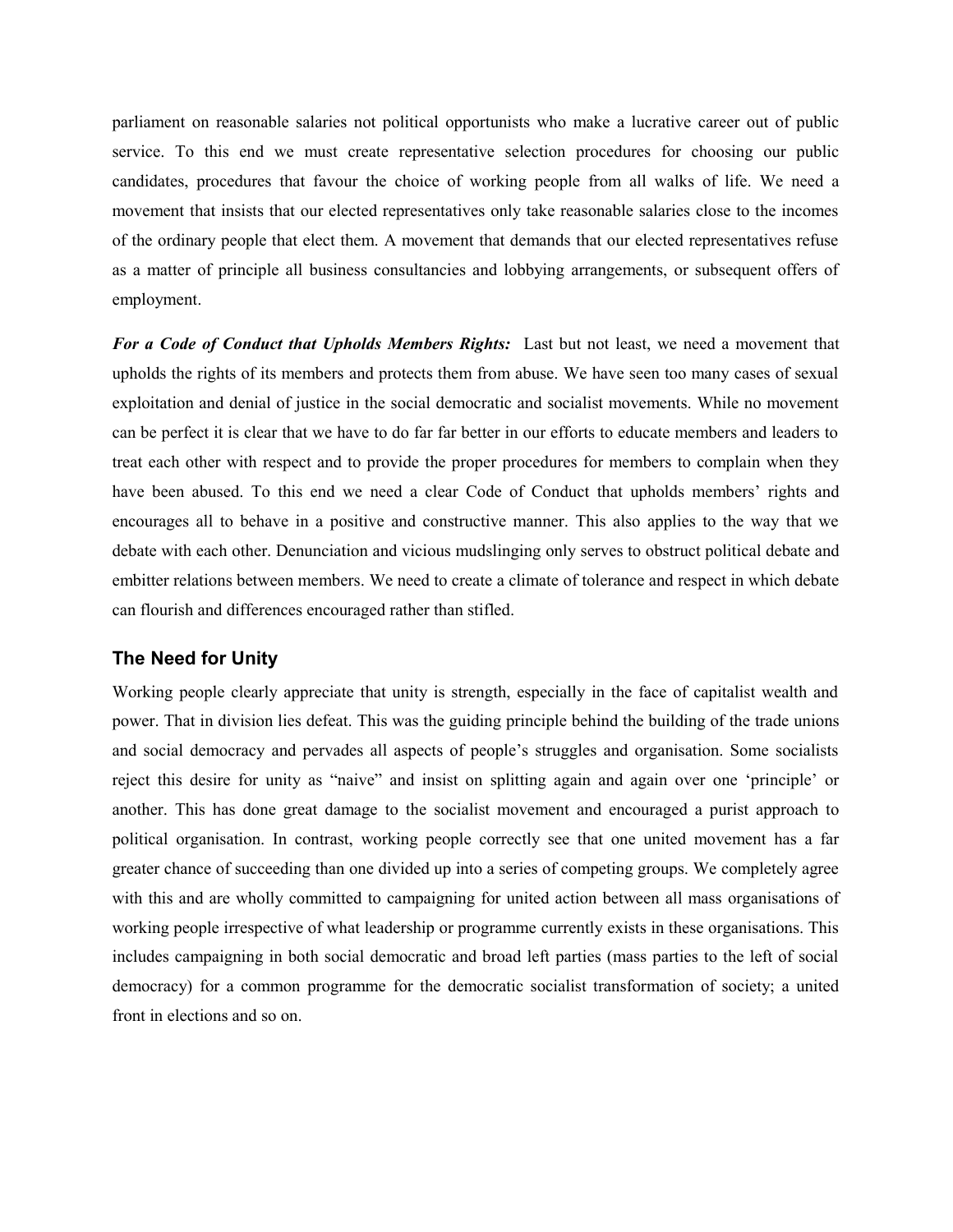# **Turning to Traditional Organisations in Times of Crisis**

When events bring people into struggle they usually follow large movements rather than small groups. Similarly, they listen to those who hold positions of authority rather than unknown individuals. In the case of working people, although they have suffered many disappointments at the hands of their traditional organisations, in crisis situations they still look to them for a lead. This is normally reflected in a rise in membership, in votes, in officially endorsed demonstrations and strikes, and so on. If the enroused membership in such situations can find leaders who are willing to give voice to their demands they can move forward very quickly. If however, all they see is an unresponsive brick wall or leaders who make promises they don't intend to carry out, they can easily lapse back into demoralisation and apathy. This is why it is so necessary to work patiently and consistently within the traditional organisations, so that when the struggle rises a genuine and effective alternative to the movement can arise. The more possible it is for socialists to achieve positions of authority in advance of a crisis the more successful the struggle will be when it breaks out.

We also recognise the need to develop additional organisations for the struggle as it develops. Where there are no trade unions we should help set them up. Where this is no mass party we should do the same. Similarly with tenants bodies, pressure groups etc. One of the great potential advantages of online communication is that it is now much easier to launch relevant campaigns and participate in those that have been formed by others. The key is to approach such initiatives in a positive spirit, not trying to dominate them but to genuinely assist their development, helping to connect them to the broader struggle and the overall need to transform society.

## **Renewing the Democracy of the Mass Organisations**

There is a naturally democratic instinct among working people. They know that majority control is in their interests as opposed to domination by unrepresentative minorities. Unfortunately, there are strong tendencies in all organisations towards bureaucracy, especially if they become large and powerful. This is made much worse within a capitalist society, where officials and leaders of working people are too often bought off by better salaries, status and privileges. Many of these officials and leaders see their role more as 'negotiators' between working people and the system's representatives, rather than fighters for our interests. For these leaders struggles and strikes are unwelcome as they disturb the daily routine of meetings and tasks that form the basis of their 'profession'. Such leaders often become important barriers to struggle which they seek at all costs to prevent.

It is for this reason that there is a recurring battle by the rank and file, especially during times of struggle, to renew the democratic life of their organisations. Some socialists react to this bureaucratisation of the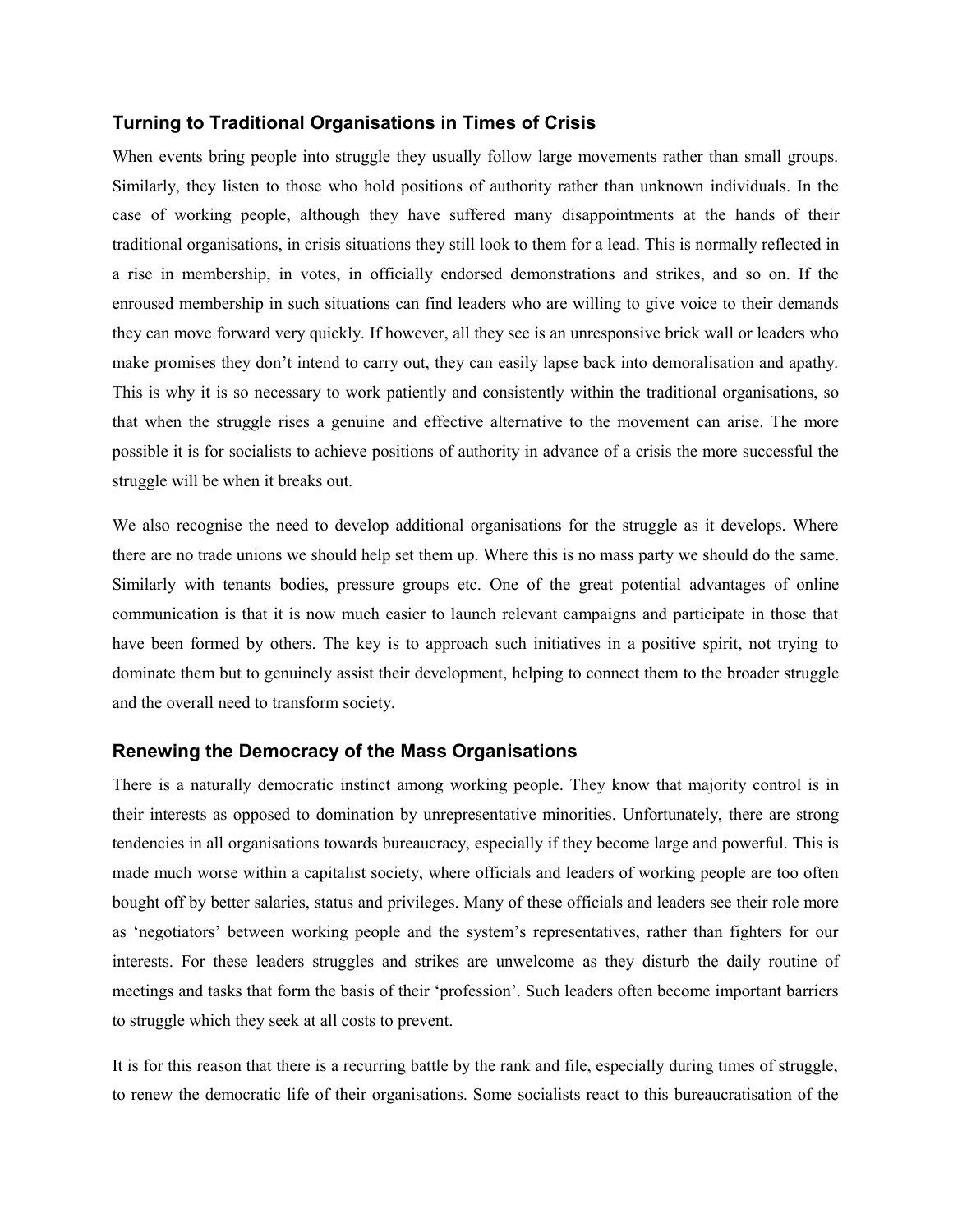mass organisations by writing them off and urging working people to leave them and build something new. While, in some extreme situations there may be no alternative but to help launch alternative organisations, all too often this approach only ends up by dividing and weakening the overall movement while leaving the majority of members in the old organisation under the control of the undemocratic leaders. It is usually far better to encourage and assist the members of the mass organisations to democratically transform their organisations so that they are capable of defending the interests of their members. With this in mind, we welcome the new online communication channels which for the first time are beginning to link all members together. Thus, instead of the old monopoly on information and communication held by the central offices of each organisation, it is increasingly possible for all members to talk to each other directly. This holds incredible potential for the extension of democratic participation and reducing the negative effects of bureaucracy.

## **Challenging the existing leadership in a positive way**

We believe that it is a mistake is to substitute denunciation of the existing leadership for measured and effective criticism. Thus, calling the leaders of the traditional organisations 'enemies of the movement', 'traitors', 'betrayers', 'capitalist agents' etc. may make the accuser feel better but usually has the opposite effect to that intended. Such personal attacks tend to create sympathy for the leadership and discredit the left-wing. Certainly they are no way to overcome any illusions that the rank and file may have in the leadership who they often see as on their side and trying to make the best of a difficult situation. This can only be done by solid, accurate and well-thought out criticism delivered free of personal rancour. Whether or not an individual leader is corrupt or clearly hostile to the interests of the movement, is not the key issue. Our starting point must be to find the most effective way to convince the membership of the need for a better policy and leadership.

Another common mistake is to be on the lookout for ways to confront the bureaucracy of the movement irrespective of whether the rank and file is behind such a challenge. Indeed, some socialists seem to see it as a badge of revolutionary courage to look for confrontations with the leadership, sometimes launching adventures in order to confront and provoke them. However, all this usually does is provide a useful pretext for the officials of the movement to take disciplinary action against such socialists, to which of course they respond with claims of 'victimisation'. Instead, we should support campaigns to democratise the movement step by step, in line with the membership's consciousness.

#### **The Tendency for Reforms Rather than Overthrowing the Whole System**

The general tendency of working people is to fight for improvements within the existing system under which they live. While in the course of personal and collective struggle significant numbers can become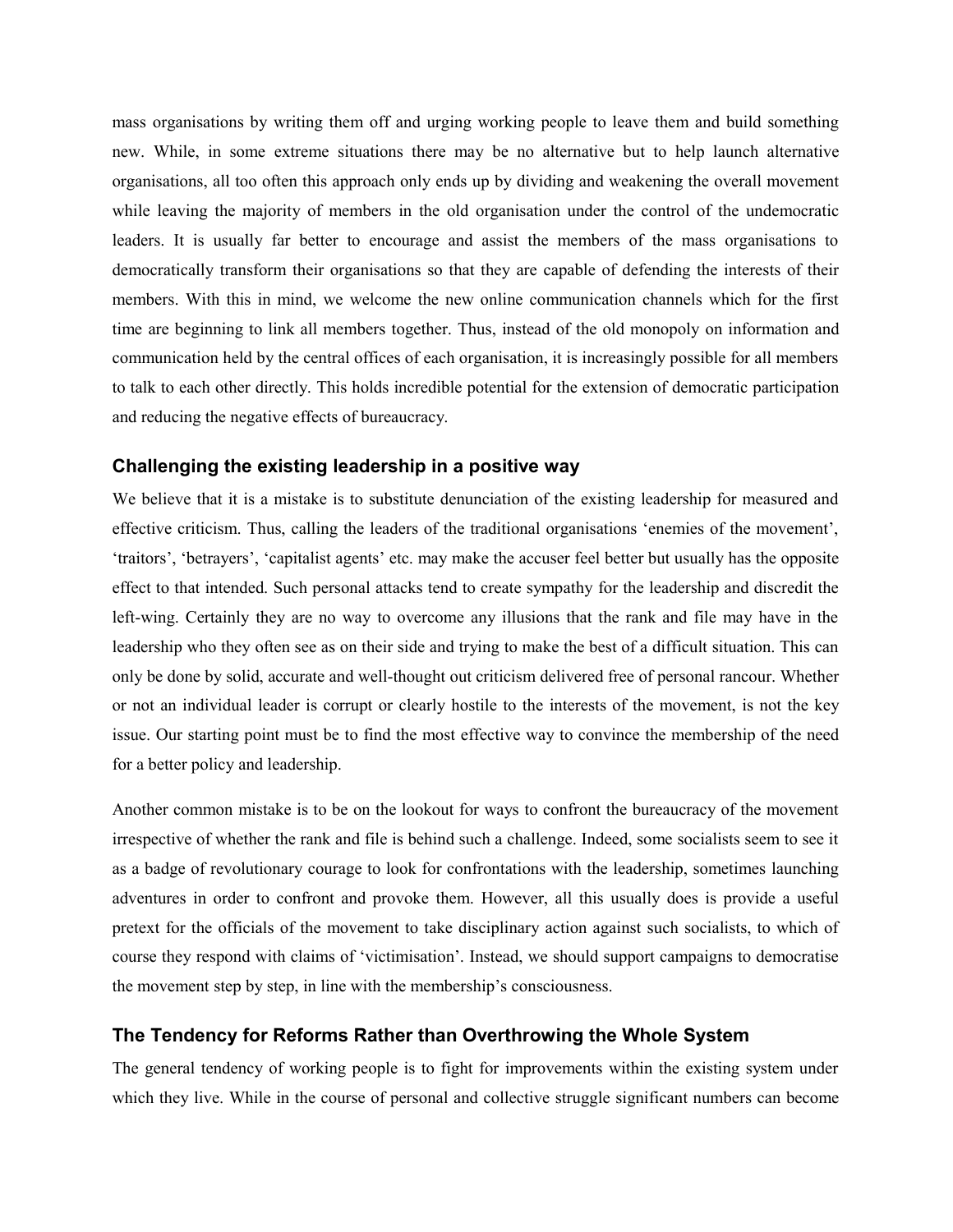conscious of the need for a new system of society, for the majority it is only when the system has demonstrated (usually many times!) that it cannot deliver reforms, cannot even retain past gains, that they will come to see the need to end the capitalist system and replace it with a democratic socialist alternative. Such, abnormal situations of crisis only come along every now and then. We should also bear in mind that people develop at different speeds, and that most will not move from having illusions in capitalism one day to adopting a socialist consciousness the next. In the 'normal' times the struggle must centre around campaigns to defend existing gains and for improvements. In such times, we believe that it is necessary for socialists to the best fighters for reforms, while at the same time showing how such reforms can best be secured through the democratic socialist transformation of society.

However, past experience has shown that the fight for reforms can all too easily become an end in itself, with the aim of the democratic socialist transformation of society relegated to celebratory speeches and pious resolutions. This tendency towards 'reformism' appears in all mass organisations to one extent or another. This is clear within the social democratic parties and trade unions, but we have also seen that the pressures of 'reformism' afflict the broad left parties and their leaderships - as they gain bigger votes and sizeable parliamentary representation they too come under heavy pressure from the capitalist media and bourgeois society to moderate their policies. Of course, just as a hermit in a cave can be separated from the temptations of the world, it is easy to avoid 'reformism' by isolating oneself from the mass movement which includes people of all persuasions, illusions of all kinds, and elected representatives who believe in the capitalist system. Far more difficult but ultimately more worthwhile is the task of combating reformism and capitalist thinking in the places where it flourishes in our movement - the social democratic parties, the trade unions and every other kind of mass organisation. To do this requires confidence in one's ideas and the ability to express them effectively. Socialists should not regard 'reformism' as some kind of contagious disease that one will catch through regular contact.

If we are really secure in our arguments why should we fear to argue and fight for them in any arena? We should not be afraid of 'reformism' in any of its varieties. On the contrary, we should challenge it on its own ground and demonstrate through consistent work and patient argument that the democratic socialist transformation of society is not only possible but absolutely necessary. In this way, socialists will remain in touch with the broader layers of the population, better understanding their needs and opinions, as well as responding to their criticism of our ideas.

### **Where should socialists work politically?**

While there is a general consensus on the need to be active inside trade unions there is great controversy about whether socialists should join mass political parties, and if so which ones. In our view, socialists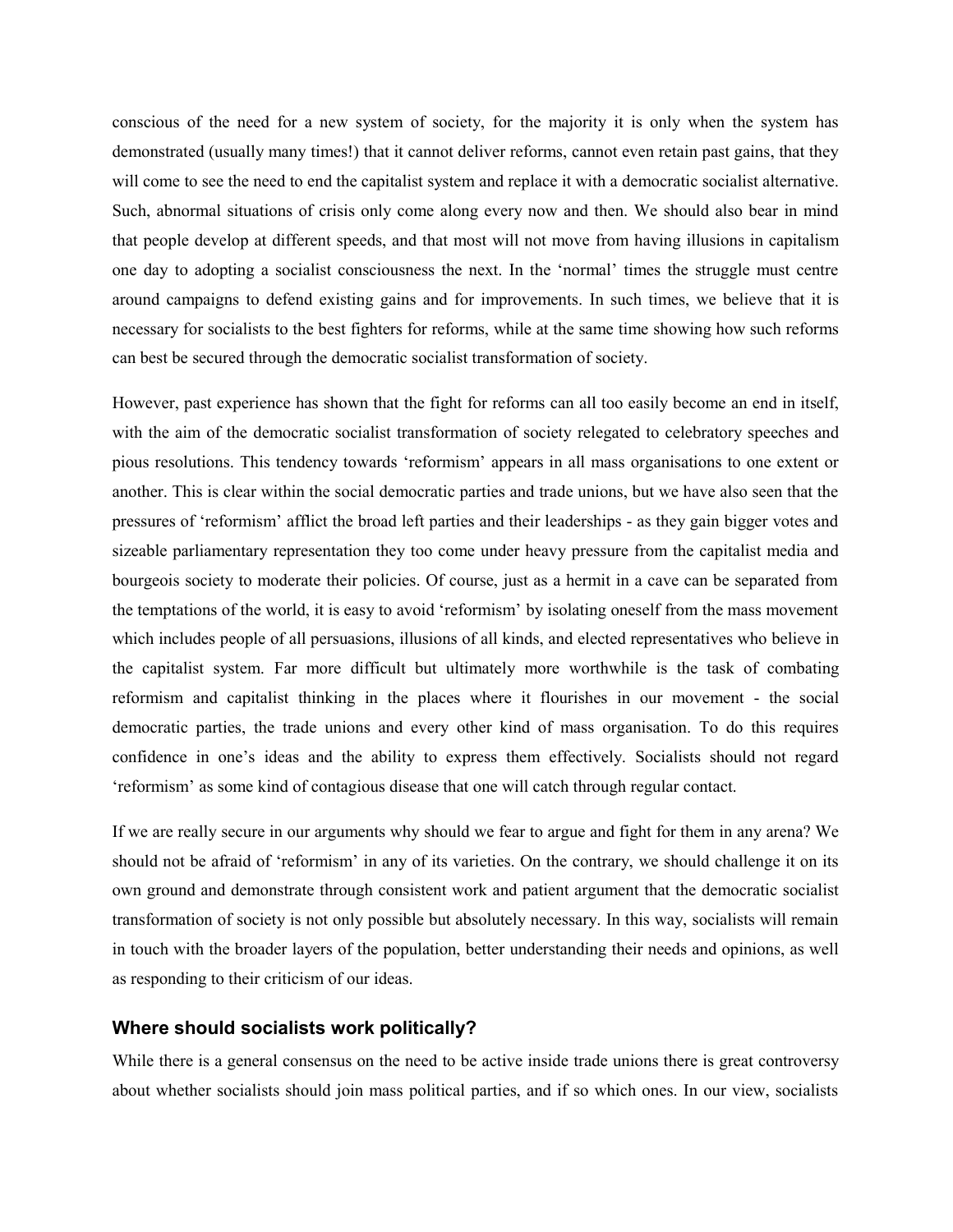should be active in all the mass organisations, acting with the positive aim of helping them to make gains for working people – assisting the members in building them up, bringing them under democratic control, uniting them together in action, and encouraging them to fight for a democratic socialist alternative. We see this as an unconditional commitment that should not be dependent on the particular polices or leadership of mass organisations at any particular time.

In this context we believe that socialists who join social democracy *or* the broad left parties should be equally supported and assisted in their efforts. We think that this is the only approach that is capable of advancing the long-term interests of working people.

#### **Social Democracy**

It is wholly understandable why socialists and many working people have become disillusioned with the social democratic parties. These parties have increasingly come to be seen as part of the established 'political game' with all its cynical manipulation, corruption and betrayal of promises. Yet, tens of millions of working people continue to vote for the social democratic parties. Principally they do so because they fear that the main alternative – the open business parties of the centre and the right – will implement far worse policies than the social democrats. And such a fear is not misplaced as we have seen in France under Sarkozy, in Britain under Cameron, and in Spain, Sweden etc.

Even where there exists a mass broad left party offering a more radical alternative to social democracy such as in Germany, Spain, Sweden, Holland, France and so on, masses of working people continue to vote for social democracy. They do so sometimes because they are not convinced by the left alternative, and sometimes because they feel that only the social democrats are capable of preventing the more reactionary parties coming to power.

In such a situation it is all too easy to look at the social democratic parties in an un-dialectical way, ignoring the wider processes in society that affect these parties. And by only looking at how these parties operate today, it becomes very difficult to imagine how these parties could change, shifting back to the left as the crisis of capitalism deepens and lengthens. Some socialists now describe the social democratic parties as 'bourgeois' parties, arguing that they have altered their class character and become versions of the American Democratic Party. Of course, some of the social democratic leaders have tried to take their parties in this direction but actually completing the process is easier said than done. Despite appearances on the surface, social democracy has not fundamentally changed its original nature and contradictions. And from the opposite direction, it would be making the same mistake to believe that the American Democratic Party can be transformed into a party of working people. In reality, the class struggle continues to run through social democracy just as it has done ever since it became a significant power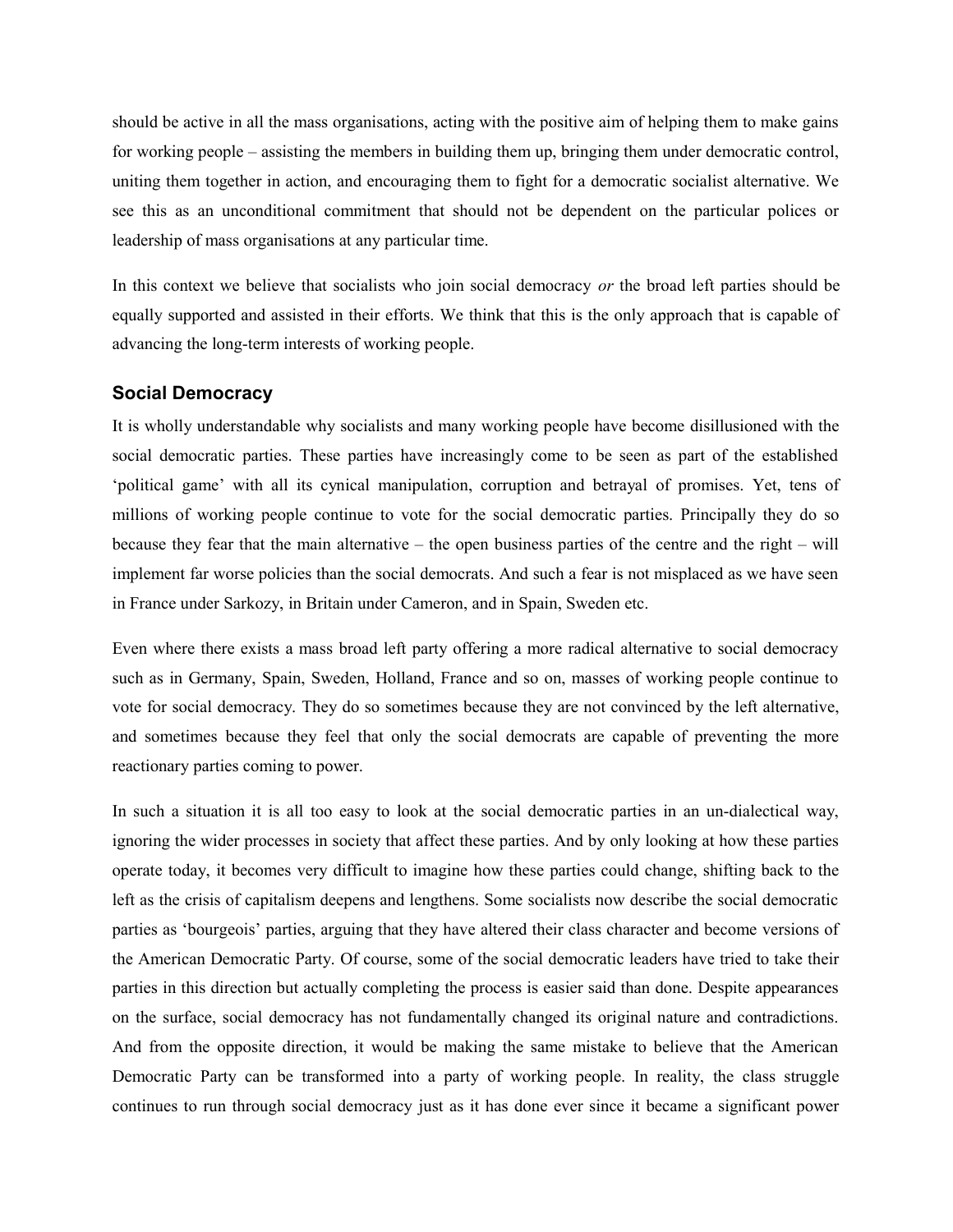within capitalist society in the early decades of the last century. None of the factors that help drag most social democratic leaders away from their roots and the members are new: the seductions of government office, bribery by corporations and rich individuals, intimidation and flattery of the mass media, manipulation by intelligence agencies etc. It has just been taken much further than previously.

Ironically, all these means of incorporating the workers' leaders into the capitalist system are actually a sign of the weakness of the system and point to the objective strength of working people and their organisations. The ruling elite in the advanced societies know that if the leadership of social democracy was to go out and campaign for democratic socialism in a popular and consistent way, it would gain mass support and unleash huge social forces that could imperil the whole system. It is capitalism's Achilles Heel, a possibility that they fear and seek to prevent. It was no accident that Margaret Thatcher, the champion of the neo-liberal movement, when asked what was her greatest success, did not reply that it was in winning the Falklands War, or creating an economic boom, defeating the trade unions and so forth. Instead she said that her most important victory was in convincing the Labour Party to abandon its support for a socialist alternative. Such is the understanding of the capitalists in the potential power of social democracy to bring down the capitalist system, and the need to prevent social democracy moving in this direction.

However, the capitalists don't hold all the cards. The social democratic parties are not sealed off from the trends of society - the coming mass radicalisation of working people offers possibilities for the growth of a strong left-wing inside the ranks of these parties. Of course, right now the idea of winning a left-wing majority in the social democratic parties might sound far-fetched or impossible. However, we must look forward to a future period when through events and experience, and the potential of modern communication, people can more and more see a democratic socialist alternative as viable and necessary. Such a widespread change of consciousness will inevitably be reflected inside social democracy with new leaders arising to voice these radical moods.

Our political work now must be one of preparation, linking up with members in social democracy who want to fight back and reclaim their parties. Helping them to organise together a growing movement for a democratic socialist alternative within the social democratic parties. In this way we are making the road clearer and easier to travel down so that working people's efforts to transform society are successful.

#### **New Mass Parties**

There are many socialists who argue in favour of setting up new mass parties in order to give voice to a left which is undemocratically excluded from political life by the capitalist media and the social democratic leadership. We deeply sympathise with this desire for the freedom to offer a democratic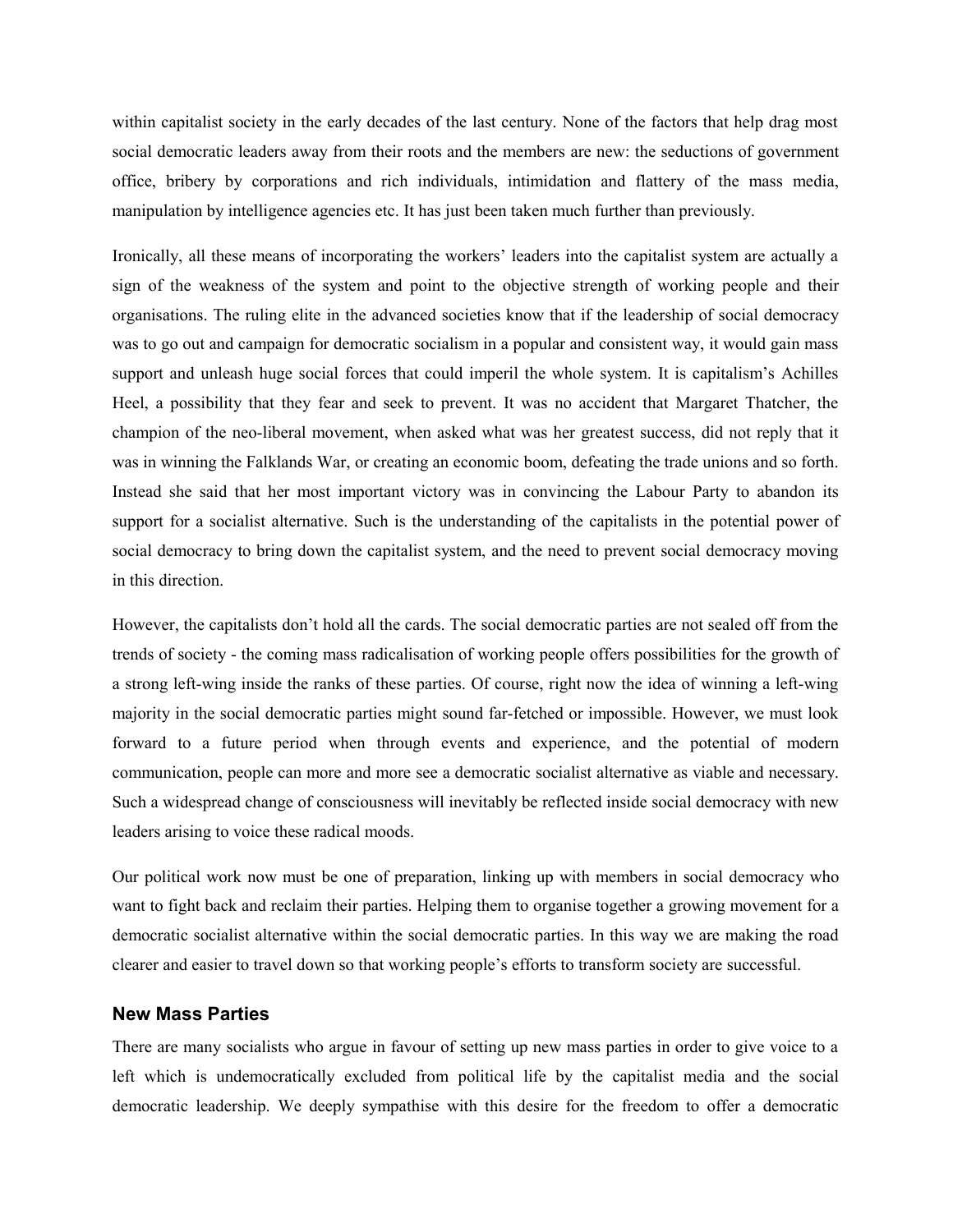socialist alternative to the population, especially in a period dominated by right-wing ideas and savage attacks on the living conditions of the majority. We also completely understand the disgust felt by many at the state of the existing movement. But before taking the step of leaving social democracy in favour of building a new broad left party we urge socialists to bear in mind that the social democratic movement belongs as much to us as it does to the current leaderships, even more so. After all, the founding socialist traditions of the trade unions and social democracy are far more in tune with our views than with those who have embraced capitalism and now dominate the leadership. It is our movement and we should not allow all the generations of hard work to build it up to be lost. Moreover, if we abandon the struggle within the traditional workers parties we will leave them under the leadership of people who use the prestige and historically progressive image of such parties to advance their own interests rather than those of working people. This plays into the hands of the ruling class that uses these leaders to block the anger and discontent of the oppressed and exploited.

In setting up new left parties socialists will inevitably focus on the radical minority in society. But this risks giving up on the majority of working people who have shown again and again a willingness to return to the social democratic parties. Some on the left believe that they can make a fresh start by leaving social democratic 'reformism' behind. But there is no magic line that divides social democracy, its leaders and ideology from the rest of the population. The influence of 'reformist' thinking runs right through the middle of all the other organisations of working people including the trade unions, campaigning groups and community organisations of all kinds. Reformist social democrats and those who think like them are active in all areas of society and just creating a new left-wing movement doesn't solve this problem.

We believe that the battle for the future will be played out in all the organisations of working people. Leaving the social democratic parties is a departure from one of the most important and most significant arenas of the class struggle, an arena where the intervention of conscious socialists can make a decisive difference when the radicalisation of working people really develops.

## **Broad Left Parties**

Notwithstanding what we have said above about the need to stay and fight in social democracy, in some countries sizeable parties to the left of social democracy are already in existence and can't be ignored or excluded. Such parties can play a very valuable role in the struggle to transform society, and we in *The Socialist Network* believe that socialists should do everything we can to assist them. There is undoubtedly a natural base in the population for the broad left parties. In very exceptional cases where social democracy has been openly discredited such as in Greece a broad left party can extend its natural base to a much higher level. But this is more the exception than the norm. For a broad left party to be taken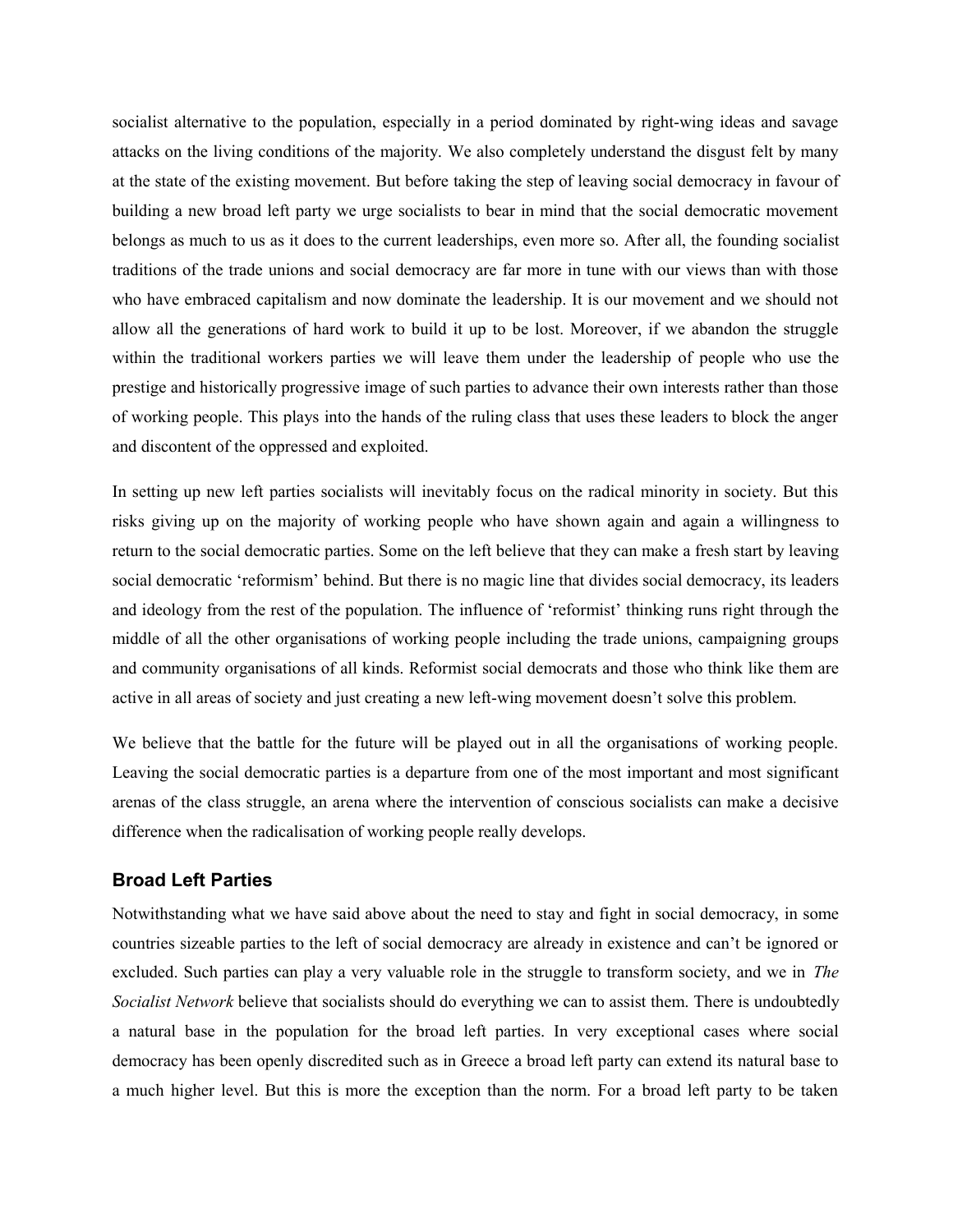seriously by working people it needs to demonstrate first of all an ability to achieve significant representation in parliament and/or at local council level. Where electoral systems are heavily biased against smaller parties such as in Britain, it is extremely difficult for a party to the left of the mainstream parties to even reach first base.

A second vital condition for success is the need for unity on the left. We have already seen the disastrous results in Scotland and Ireland when a broad left party splits. Here the question of party democracy is key. In some broad left parties effective internal democracy with competing political platforms are banned. In some of the newer broad left parties such rights exist but are subverted by factions who are more interested in developing their own forces than the party as a whole, and are ready whenever they deem the time is right to split the party. In contrast, the broad left parties desperately need an effective model of democracy and a democratic culture to ensure its implementation.

Last but definitely not least, for a broad left party to succeed it cannot just be a more radical version of social democracy with a list of more militant social and economic demands. With the decisive issues now posed by the world capitalist crisis a broad left party needs to be able to develop a credible alternative to capitalism and convincingly explain how a democratic socialist society could effectively solve the problems of working people. In doing so it must bridge the gap between day-to-day campaigns and the need to change society generally. Unfortunately, the broad left parties have not yet risen to this challenge and this is a fundamental weakness in their appeal to the working and middle classes.

## **Broad Left Parties and Social Democracy**

Even if a broad left party was to get everything right, there would still reach a point where party members and their voters came to realise that they cannot achieve majorities in national elections without linking up with social democracy. Working people are very practical and they want to see their votes delivering meaningful change and improvement in their lives. To this end, they will not just keep casting their votes for movements that they see as having no hope of success. Thus the possibility for electoral pacts and potential coalition governments between left parties and social democracy present themselves – red-red platforms/coalitions as they have been termed. This poses afresh the problem of how to relate to the social democratic parties. The left within social democracy is generally sympathetic to the idea of such red-red arrangements while the right-wing opposes them. The possibility of such coalitions then hangs on the struggle for power between the left and right within social democracy. In this way, the development of a strong left-wing movement within social democracy is as important for the broad left parties as it is for their social democratic rivals.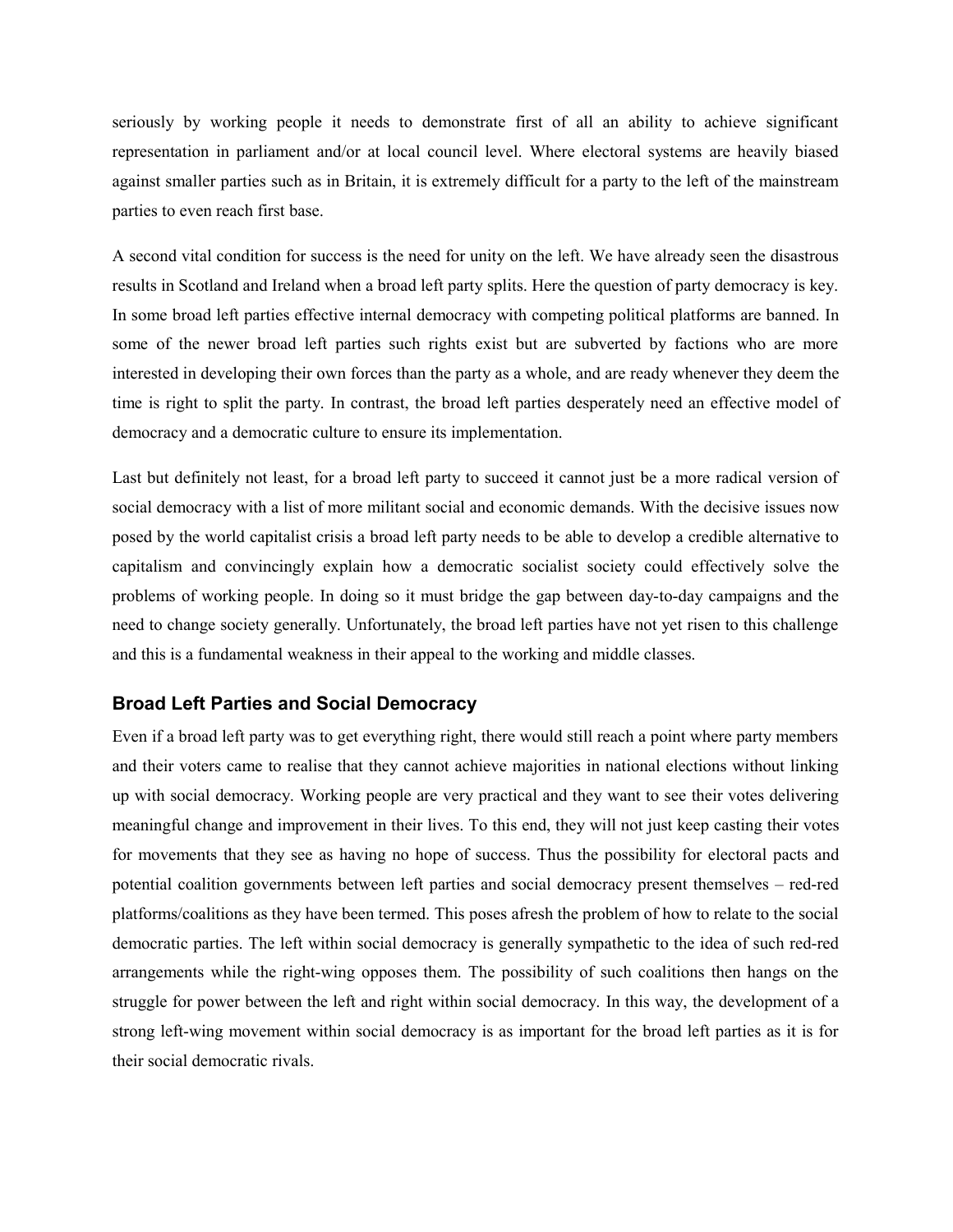Similarly, in the day to day struggles to defend working people's economic and social conditions, members of broad left parties should be willing to join hands with anyone willing to fight back. If they are members of social democracy they should be welcomed as this can only increase the strength and appeal of of such campaigns.

#### **How To Work in the Mass Organisations?**

It is one thing to agree in principle that we must work in the mass movements but quite another to carry it out in an effective and positive fashion. Most importantly, we have to learn from past mistakes.

*Separation from the mass movement:* Repeated experience has shown that the continuing approach of most socialist groups in seeking to create separate revolutionary parties has failed. In attempting to do so, socialists mistakenly believe that they are emulating the experience of Lenin and the Bolsheviks in the Russian Revolution. However, they have forgotten that it was only through striving for and winning the majority in Russian social democracy that the Bolsheviks were able to win a decisive majority of the Russian workers and lead them to victory in 1917, a victory that for a time inspired socialists throughout the world. The opposite strategy of trying to create revolutionary socialist parties in opposition to the existing mass workers parties only ends up dividing the movement and separates socialist from the majority of the oppressed.

*Entrism:* In line with our positive approach towards active work in the existing mass organisations, we reject the tactic of "Entrism". This tactic is used by socialist groups who wish to operate inside a mass workers party with the aim of building up their own forces and then splitting away at a later stage in order to form what they think will be a mass revolutionary party. Entrism is inherently pessimistic in that it assumes that reformism will always dominate the existing mass workers parties and that the ideas of socialism cannot become the majority in them. We don't accept this defeatist view. Moreover, Entrism is a parasitic policy towards the workers parties that obviously can't be revealed to the members of the party without causing a hostile reaction, and therefore demands secrecy and denial. While Entrism is motivated by the desire to win more people to socialist ideas, in practice it inevitably becomes a self-interested and inward-looking approach towards the mass movement, and opens up those who practice it to charges of disloyalty and dishonesty.

Instead, we believe that where existing mass movements exist, what is needed is to help build up a large and well-organised democratic socialist wing within them, a wing that seeks to win a majority for its ideas and through that to assist working people to decisively transform society. This means working not as a short-term 'tactic' but in a long-term positive way within trade unions, community organisations, pressure groups and both the social democratic and broad left parties. It means seeking to democratise and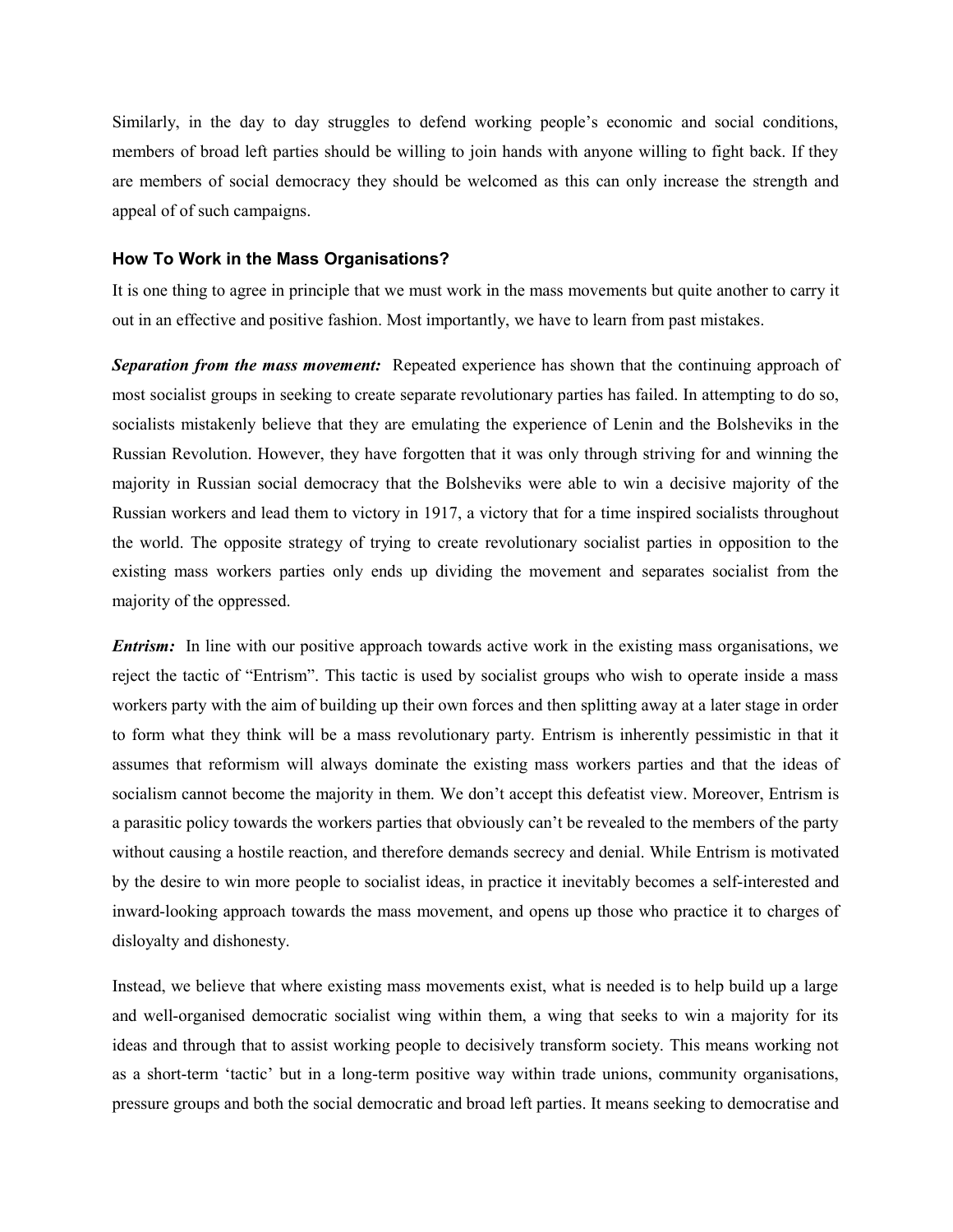unify these mass organisations in the struggle for a new society. And where mass organisations do not yet exist and are necessary we should help to establish them.

*United Fronts Within the Movement:* An important part of regenerating the mass movement is the need to transform its programme, practice and leadership. Anyone who supports this goal should be encouraged to participate in a united front to change these mass organisations. Where such united fronts already exist they need to be strengthened. Where they don't exist, socialists should help in forming and building them. This is absolutely vital in the struggle for new policies and new leadership in the mass movement.

*Creating Cadres:* Most socialist groups demand that their members follow a single line. This is also applied to the orientation of their work in the movement. Thus one group will see it to their advantage to opt for work inside social democracy, another within a broad left party, while another for independent work outside all existing parties. Then at a later stage the leadership of such groups may decide they can gain more by switching their orientation. This is why they call such decisions 'tactical'. We reject such an unprincipled, inconsistent and sectarian approach to the organisations of working people. Quite apart from the damage such methods do to the mass organisations, they also damage the socialists who carry them out. Rather than creating cadres - thinking and creative activists - it is a recipe for creating 'followers' who are willing to be directed like pawns in a tactical political game.

Clearly, there are many divisions between socialists over where to work in the labour movement and society generally. There should be no problem in that. People need to work in the areas that interest and inspire them. The main thing is to be willing to participate in broad work in a non sectarian manner. We believe that a socialist movement should be there to serve its members, not the other way around. We should be seeking to help individual socialists work in the mass organisations of their choice, sharing advice, passing on skills, helping to co-ordinate and so on. Thus these comrades will become local leaders in their own right and the reach of socialist ideas and tactics will be that much greater. In this way we can be like thousands of small cogs turning the larger wheels of the broader movement and society generally.

## **Conclusion**

To conclude, we in *The Socialist Network* believe that socialists need to be active wherever working people are. That means that we should work in all their organisations, including both social democratic and broad left parties, striving to democratise and energise them, uniting them together in a positive struggle to defend our conditions and extend them. In this we are only taking forward the natural instincts of working people for unity and effective action.